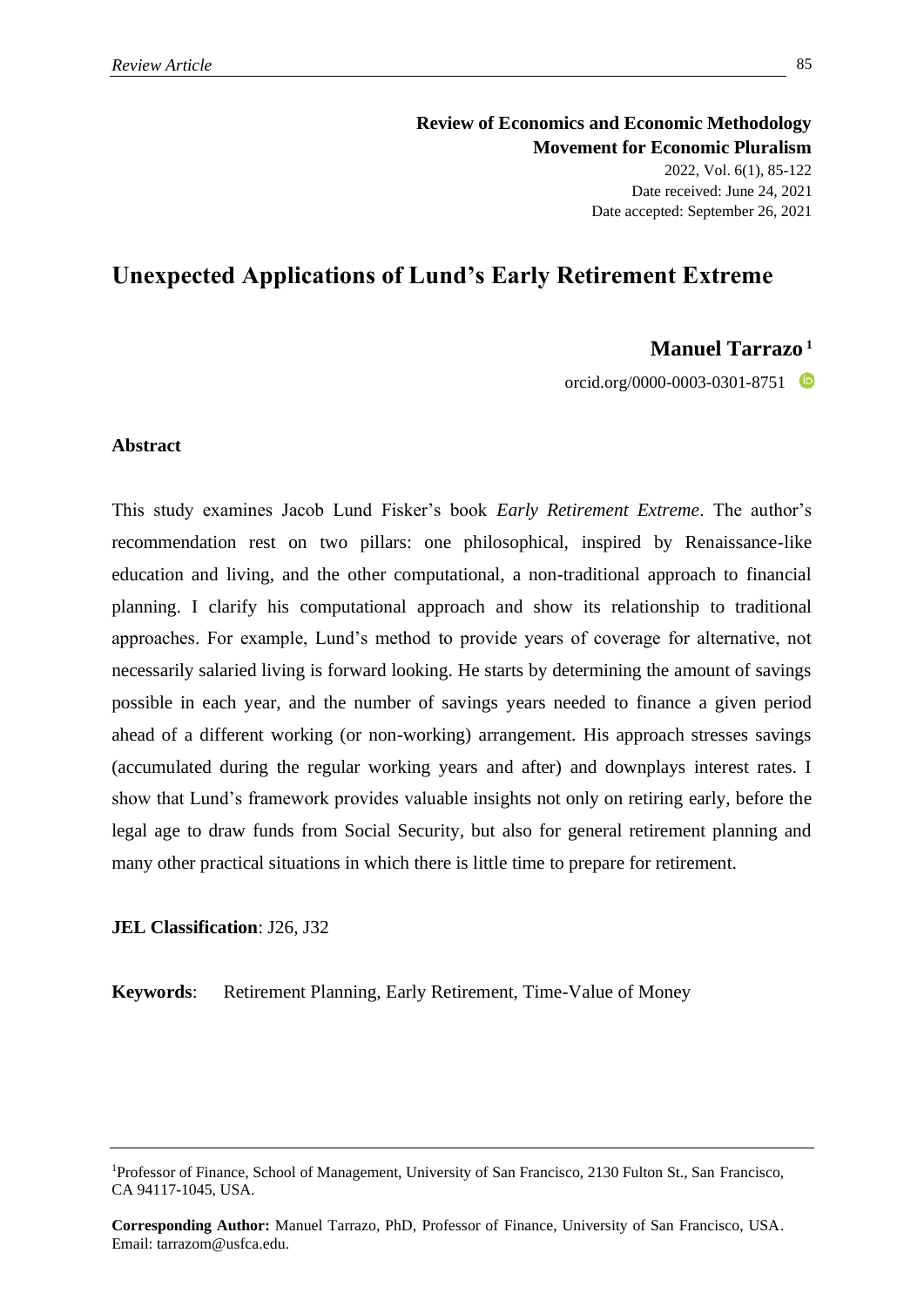#### **I. Introduction**

*What I describe here is another kind of life, the life of an independent wealthy and widely skilled person –a modern Renaissance man.*

Lund Fisker (2010, p. ix).

*Nowadays a simple mode of life is difficult: it requires much more reflection and inventive talent than is possessed even by very clever people. The most honest of them will perhaps say moreover: "I haven't sufficient time to reflect on it. The simple mode of life is too noble a goal for me, I shall wait until wiser men than I have discovered it."*

Nietzsche (1996, p. 359).

A few years ago, as part of routine learning and preparation of my lectures, I bought Jacob Lund Fisker's *Early Retirement Income: A Philosophical and Practical Guide to Financial Independence* (2010). As part of the finance faculty, I have taught the usual corporate finance/financial management and investments courses. At the time of my purchase, I was doing preliminary work on establishing a personal finance track in our major in the School of Management, perhaps linked to specifics professional designations (e.g., Certified Financial Planner, Chartered Financial Counselor). Other colleagues in my department carried out similar work concerning tracks for specialized risk-management, and a master's program linked to the Chartered Financial Analyst designation. The third option won, but the work done to evaluate the personal finance option was not wasted in any way. My research was strengthened, the household financial planning perspective with which I complement my institutional one also improved, and my selection of a problem to work on benefited from my enhanced exposure to the financial and nonfinancial challenges faced by households.

Lund's (2010) book came with an eclectic group of other purchases, including (in no particular order)

- *The Crisis of Crowding: Quant Copycats, Ugly Models, and the New Crash Normal*, by Ludwig B. Chincarini (2012).
- *Are You a Stock or a Bond? – Identify Your Own Human Capital for a Secure Financial Future*, by Moshe A. Milevsky (2012).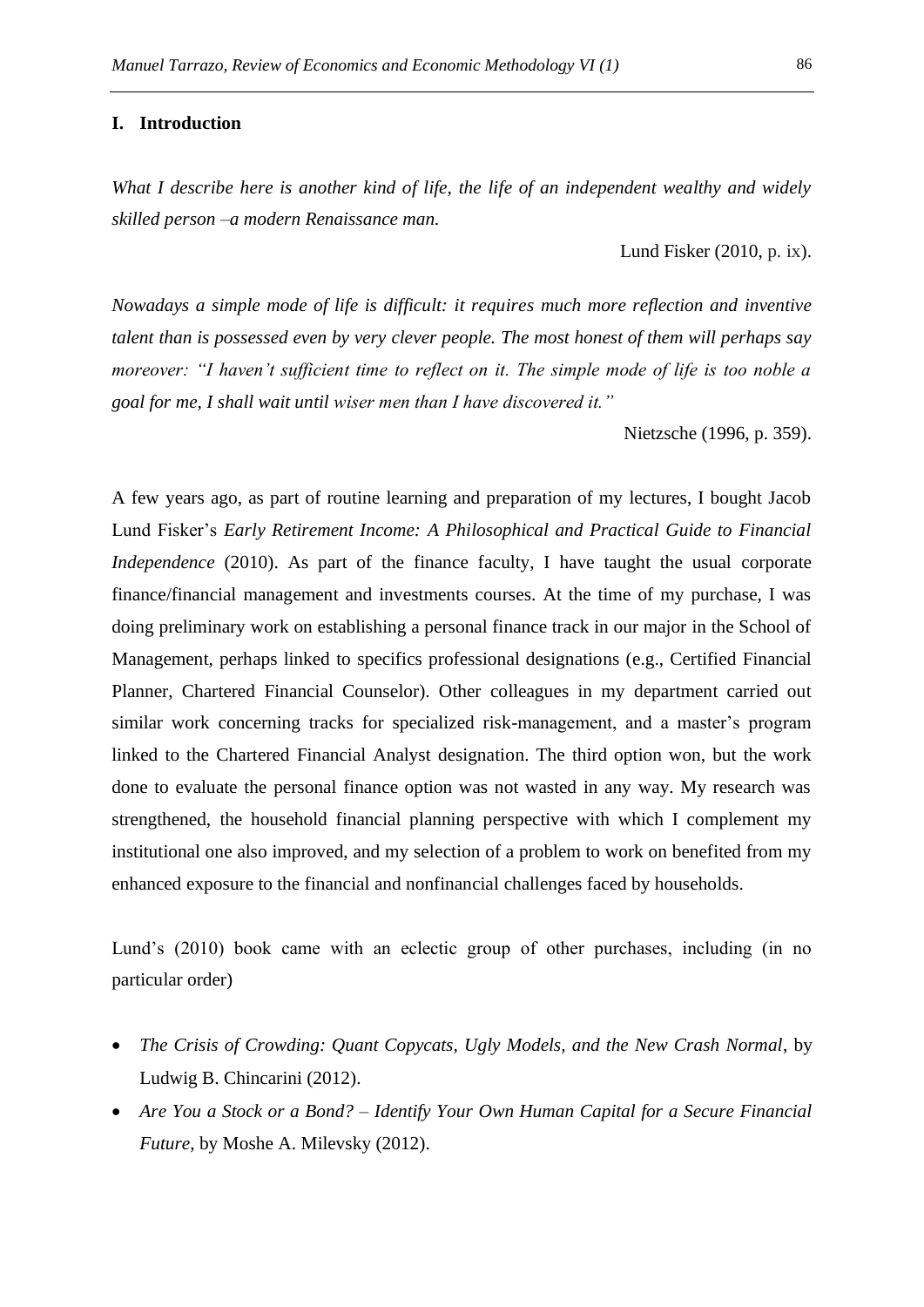- *The 7 Most Important Equations for Your Retirement: The Fascinating People and Ideas Behind Planning Your Retirement Income*, by Moshe A. Milevsky (2012).
- *Suze Orman's Protection Portfolio*, by Suze Orman (2002).
- *Indexing for Maximum Investment Results*, by Albert S. Neubert (1998).

Lund's (2019) book was different from all of them, but the personal finance nature of his contribution makes the work relate, in some way, to all the others on the list. I found myself thinking that the book had solid and specific content, but was it teachable? Could the book be used as complementary reading in a personal finance or investments class? It was not a textbook, but could it be that it was more than a textbook?

A few years after my purchase, and after having one copy of the book at home, and another at my office, I started to write these few pages to facilitate learning from this uncommon source. The first challenge was how to handle the "Philosophical" part in the "Guide for Financial Independence," as philosophy is something rarely associated with any research on household financial planning. Lund's philosophy and philosophical approach appear as the intangible center from which his writing originates, infusing his practical plans with powerful rationales and lending credibility and expectations of favorable outcomes to his decisions.

There can be no doubt about the role played by the great "whatever" that seems to generate our life behavior and actions; call it philosophy (or lack thereof), or education (or lack thereof), or practical learning and experience (or lack thereof). Once that great whatever is dodged, our efforts to learn, explain, and improve our financial and economic behaviors seem to become of lower, but still of not at all unimportant, concern. Without that intangible whatever, we may feel we are only juggling a few constructions (life-cycle theory), formulas (the time-value of money), some hypotheses (e.g., interpersonal comparisons of utility), and reflections (the society of consumption, sustainability). In the end, that collection of disparate things becomes all we have to best employ economics and finance to improve our lives and those of our dependents. In order to fully appreciate Lund's contributions, I will include the tangible and intangible elements in in his early retirement approach. A critical issue is how much and how well theoretical constructions (math formulae and qualitative and quantitative models and setups) help us to implement, if not desired, at least satisfactory, economic behaviors leading to meeting specific, not necessarily quantifiable life targets.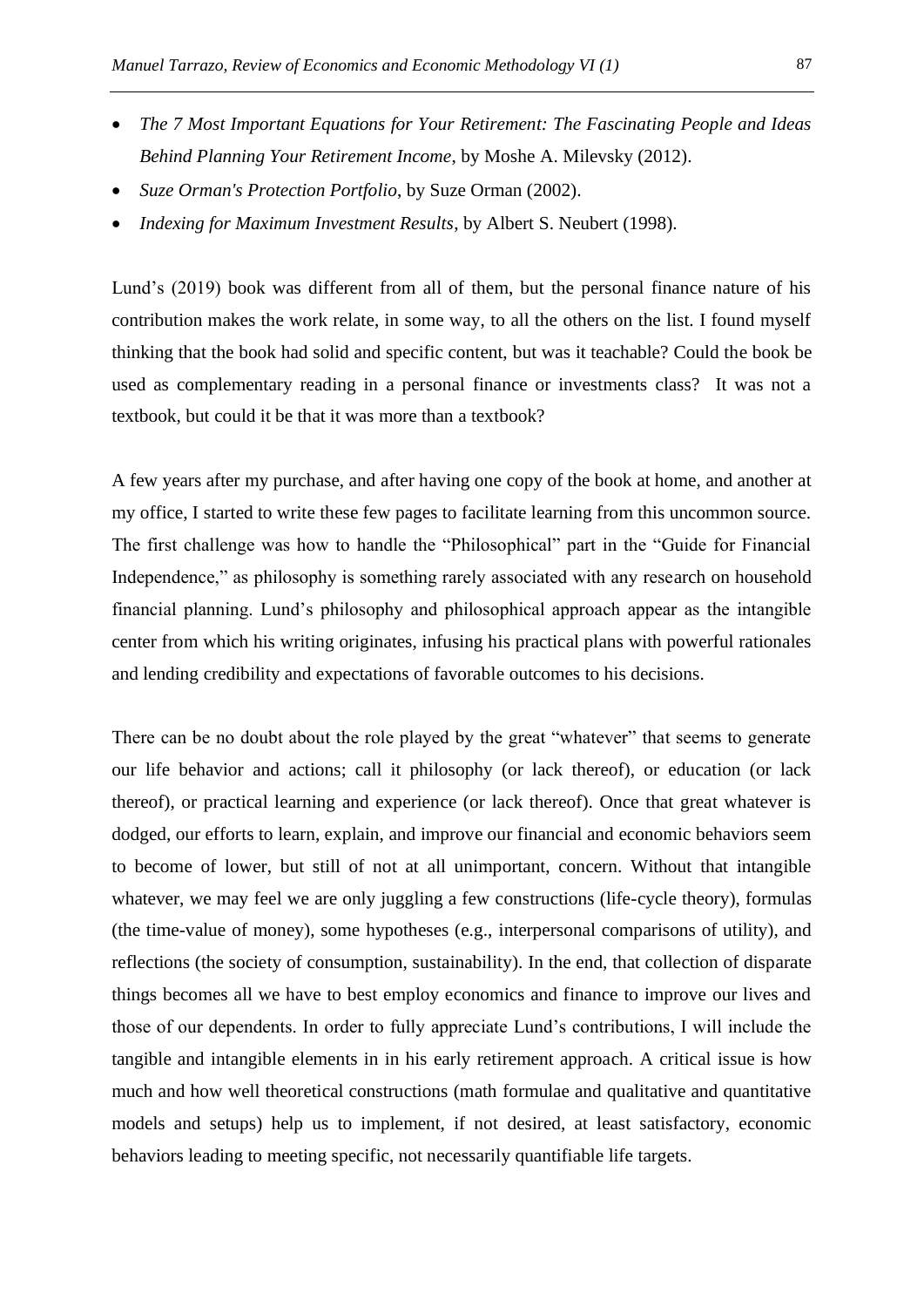Part of Lund's writing strategy is to follow the structure of the hero's path: 1) initiation—the call; 2) the descent into the abyss; 3) return with the goods of enlightenment, and 4) enhanced experience of living. The organization of this note is arranged to respect Lund's flow of thought and to allow sufficient room to examine the financial planning implications of his approach to early retirement. Therefore, I found it useful to arrange the note into three parts; the first one focuses on mostly qualitative issues (the first three steps in the hero's path); the second focuses on mostly quantitative elements (tools, formulas, plans); and the third examines the practical value of the previous materials in the context of alternative approaches.

Very curiously, a first reading of the book proved to be intellectually stimulating on the overall treatment of the retirement problem and its handling of the required quantitative apparatus, both of which eclipsed thoughts of practical applications. Then, a few related newspaper readings revealed quite sharply the practical value of Lund's approach, albeit in perhaps a different way than the author originally intended.

I close this note with concluding comments and references.

#### **II. Initiation, Reflection, Enlightened Return**

These concepts are covered in the first four chapters of the book. Lund's development of his approach to retirement planning begins with a vital, philosophical quest. In fact, it resembles a modern hero's quest, as presented by Joseph Campbell – the call and departure; the road of trials and initiation; and the final return and freedom to live – (originally published in 1949). But it is perhaps best captured by those initiation rituals of olden times, whose parts and purposes we can extract from pieces such as Virgil's Aeneid or accounts of the travails of Odysseus/Ulysses, Orpheus, and others. The canonical steps of such quests are these: 1) initiation, reflection, ill-being; 2) descent into the infernos (catabasis); 3) return with wisdom (anabasis), and 4) enhanced and higher living. In addition, Lund's quest includes a plan and practical guidance for achieving independent, enhanced living full of purpose through household financial planning. I cover Lund's work as follows:

- 1) Initiation and reflection the call: Chapter 1, "A different frame of mind"
- 2) Descent in search of understanding: Chapters 2, "The lock-in"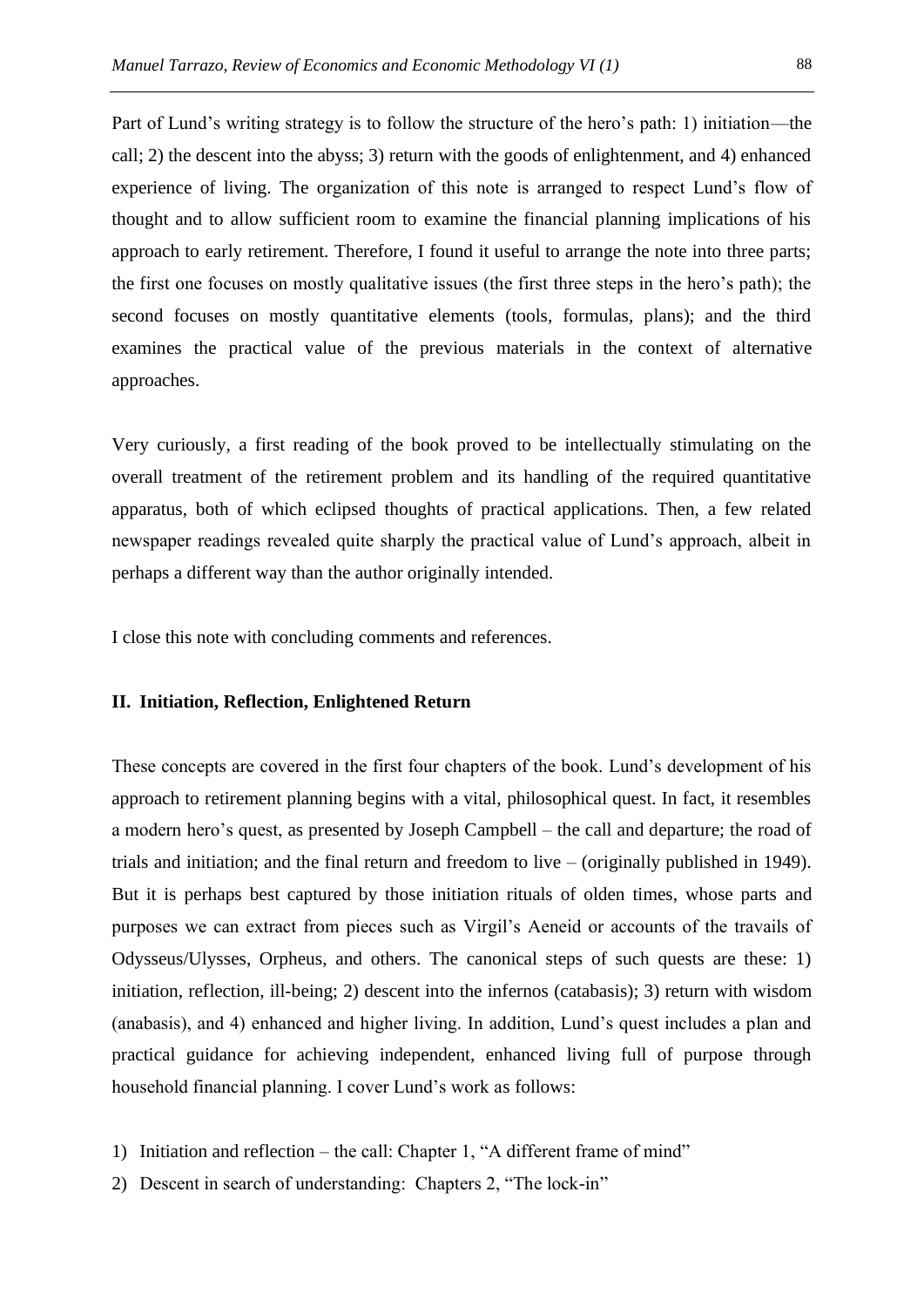- 3) The enlightened return, the going up, the coming back: Chapters 3 and 4, "Economic degrees of freedom" and "The renaissance ideal"
- 4) The plans and practical foundations: Chapter 5 "Strategy, tactics, and guiding principles" Chapter 7 "Foundations of economics and finance"
- 5) Enhanced and higher living: Chapter 6 "A renaissance life-style"

#### **Initiation and Reflection – The Call**

The call, a lofty term leading into some very special household financial planning, happened during the author's formative years. He recalls how he learned many things, from arithmetic to punctuation, and then physics and geology, "Yet, I never learned why the world worked the way it did" (Lund, 2010, p. 1). The questions intensified when he was working as a research assistant in physics and faced doing what other people do at that age – saving for retirement, buying a house, getting married, buying a car, buying certain types of clothing, and preferring some beverages to others "if it came from a certain kind of bottle." He also entertains other rather uncommon questions: "Why do we use money instead of promises or favors?" "Why do we live in houses and not boats or cars?" "Why are there usually 2-4 people in a home and not 10-20?" "Why do we move away from home?" The type of work he was doing provides hints about his unusual quant resources and what he was trying to get to. But, at this point in the book, he has not provided any further clues to his education. He makes those revelations in the Epilogue, right at the very end of the book. I get back to this when I evaluate his financial planning formulas.

In his next paragraph, Lund is in Plato's cave, in the company of other prisoners, able to see only shadows in the cave/prison wall. Lund describes what would happen when a prisoner was released and then came back to the cell. He sees the pitiful state of his former mates, seeing shadows, loaded with chains, some still content in their ignorance. He tries to tell them, but "they do not believe him – and why should they? … Taking off the chains requires too much effort, so most of them remain seated. These are people who are very good and successful at identifying, naming, and dealing with shadows, and so they may not want to leave" (p. 2). Lund then immediately jumps to the present time, "In real life, the prisoners of Plato's Cave are those who are prisoners or slaves to their wages and their culture. A wage slave is a wage earner who is entirely dependent on their wages; He is still entirely focused on the wall. The wall shows other people not as who they are, but as what they own… A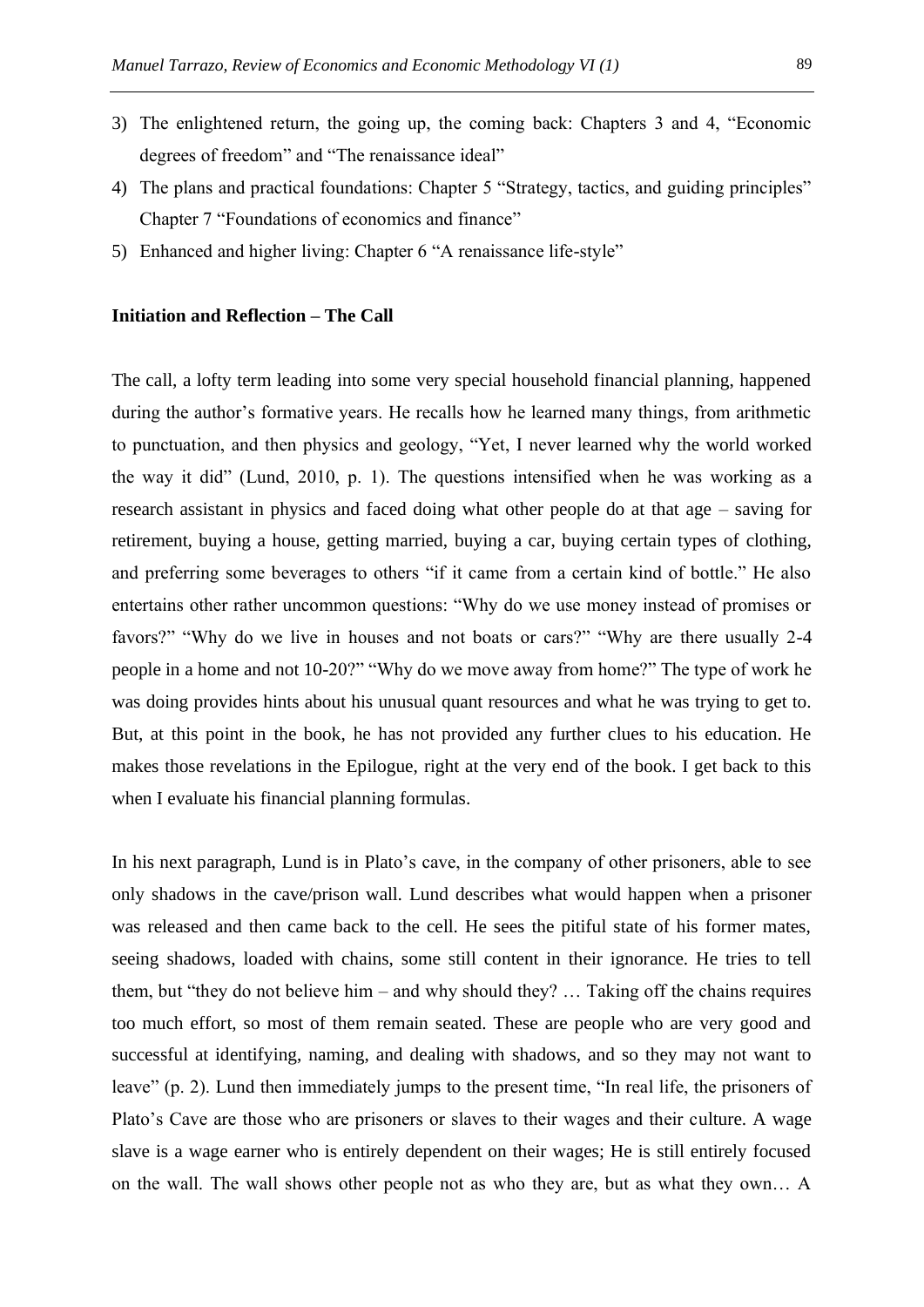wage slave is a person who is not only economically bound by mortgages, loans, and other obligations. But also mentally bound by an inability to perceive that there are other options available, like the prisoners in Plato's Cave... The chains are mental ... too win the "prison game," which means accumulating at least a million to retire? \$1 million now is considered insufficient by a growing number of people, even though most people will never accumulate such a sum" (p. 3).

As the reader may have already anticipated, this train of thought brings to mind the criticisms of alternative living movements coming from very different angles, such as countercultural movements (e.g., community-living hippies from the sixties), ideologies (Marxistcommunists idea of capitalism-induced consumption to further exploit the masses), and a variety of critiques of materialism such as Veblen and especially society's "affluenza" – a state of affairs in which people work too much and have little time for themselves or for others, all to maintain a lifestyle where possessions diminish the value of possessions (see Schor. 1999, 1993; De Graf, 2005; Kasser, 2003; and Frank, 2000). And, yes, Lund seemingly plays this tune, "Perhaps one reason for this complacency is the large quantity of material goods available to the chain gang. Material goods are often used as compensation. Frequently, when someone is depressed, the advice is "Go out and spend some money. Buy yourself something nice. Treat yourself. Try a little retail therapy… Is spending the most productive years of your life chained to the job market to collect a lot of rarely used stuff that gathers dust in the closet or takes up space in junkyards a wise choice? Were you really born just to die, leaving a large pile of discarded consumer goods? But perhaps conformity is not the only way to live. In fact, by taking the other end of the bargain, saving as much as other people are spending on wants, it's possible to retire and have on invested savings after just five years of full-time work" (pp. 4-5).

Please breathe deeply, dear reader, there is more: "However, it's possible to have on a third or even a quarter of the median income, putting one solidly below the government defined poverty line, without living in austerity or eating grits. It requires a somewhat different approach, though, and it requires some skill. It also requires a reprogramming of "the way we've always done it," or, rather, the way we usually do it. Perhaps the best advice to overcoming this consumerist tendency to "buy, buy, buy!" is to study alternative sources of information. Ignore most of the personal finance books out there. They only explain how to play the game by the rules. Instead, use the rules to play a different game. To successfully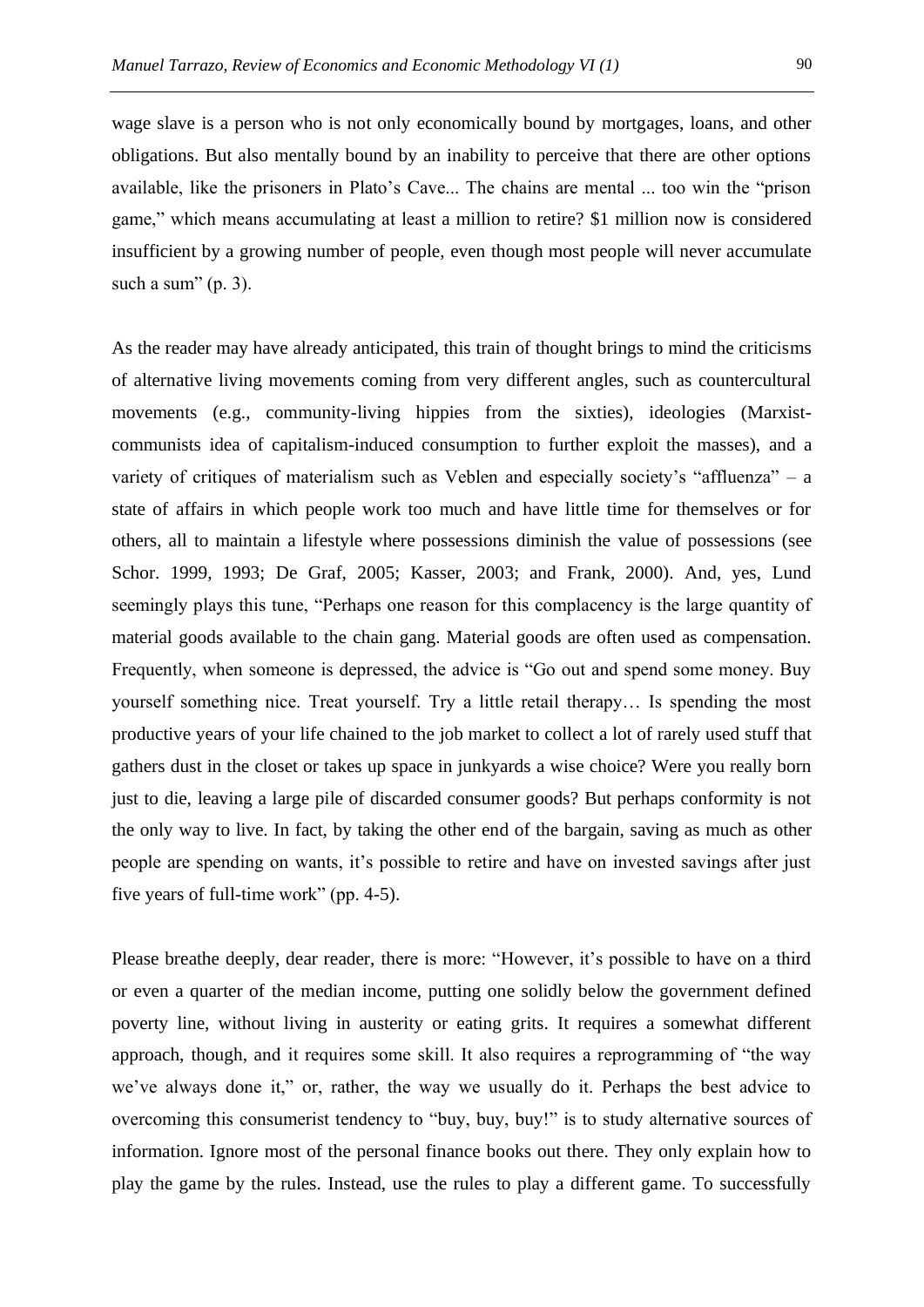break free of ones chains, one must build an overarching philosophy of what it means to live" (p. 7). At this point, Lund joins many religious and initiation schools and groups in establishing that the way and the rewards are not material. However, contrary to these schools and groups, Lund focuses shortly afterwards on the very mundane but also necessary realm of taking care of our homes (oikos-nomos, economics). First, he wants reader to ask themselves two questions: Is this for me? What are the barriers to changing things? The major obstacles, in his view, are protecting the ego, avoiding a change of perceptions, and underestimating the benefits of change. Willingness to initiate change may depend on a) the level of dissatisfaction with the present situation, the ability to envision a future situation, and (basically) the existence of a plan. Curiously, some of Lund's reflections resonate the influencing events (e.g., loss of a job) and processes some entrepreneurs go through before starting a business, which is another way to become financially independent.

### **Descent in Search of Understanding**

Chapter 2 is entitled "The lock-in." Without ever mincing words, Lund reviews some of the many ways we waste time and resources (manicured nails, manicured lawns). Then we, go "create problems, spend the next day solving them, and then claim we have made progress" (p. 17). We resemble puppets being played by ill-behaved puppeteers. He goes over the following areas of interest:

- 1) Education, college degrees;
- 2) Careers: a) specialization, b) job competition;
- 3) The pursuit of stuff, status, and happiness;
- 4) Problems with personal finance: a) mortgages, car-loans, and consumer debt and b) savings and investments; and
- 5) Retirement as a relatively new social concept.

Some matters to highlight, within the objectives of this note, are the repetitive stimuli to conform, fit in, and repeat that individuals received in their formative years. It is also interesting that one of the tools that helps professional progress, specialization, might make it harder for people to take care of a variety of necessary matters, which, in turn, creates excessive dependency on others. Some personal finance problems are the result of profound misunderstandings of debt and of what saving and investing should be. Finally, Lund believes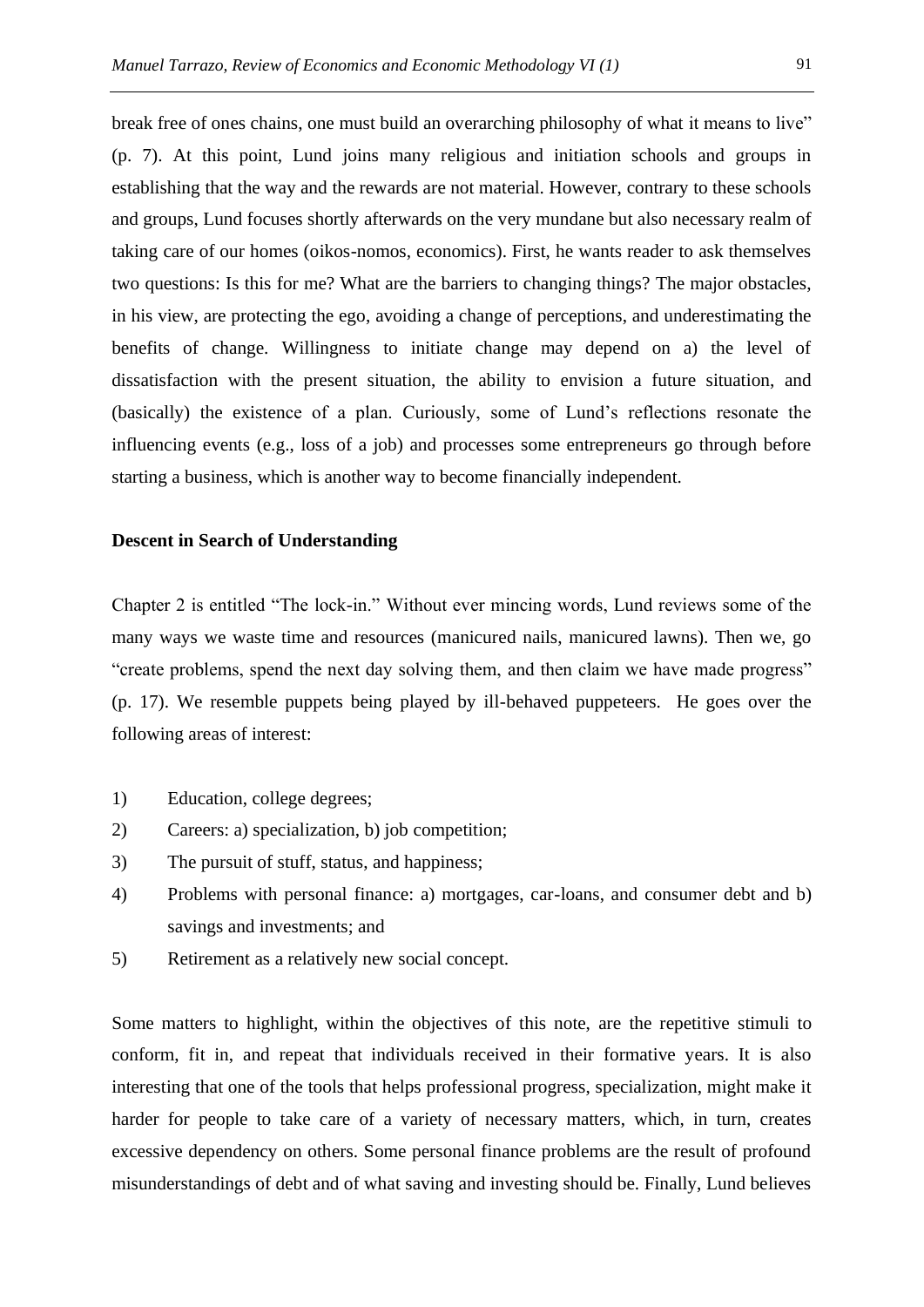that because retirement is a relatively new social institution, we are all still finding out about it. The all-nothing divide between either putting all our time into working or not putting any time into it seems too drastic

In the last section, entitled "Breaking Out," Lund spells out some key specifics, which become the three (qualitative) pillars of his approach to early retirement:

- "First, reduce waste and increase efficiency.
- Second, having significantly reduced expenses, invest the differences in businesses. If widely adopted, businesses producing obsolete things that are no longer in demand will shut down, but new ones will appear, and it is a lot easier to change investments than it is to change careers. It is appropriate to have different income streams.
- Third, find something meaningful to do instead of work" (pp. 40-41).

The following two chapters try to demonstrate that there is a way to implement these mostly qualitative reflections, which are consequent with having established that the ultimate reward is not necessarily related to material rewards.

## **The Enlightened Return**

In the first chapter, Lund observed that one obstacle to change for many people is the lack of a vision of the present (they are in a cave) and of the future. Chapters 3 and 4 presents some materials and reflections to construct helpful and productive visions and more. They represent the enlightened return of the hero, the going up, the coming back.

First, coming to terms with what is in the present (Chapter 3), Lund proposes classifying people into four different types:

• The salary man: "specialized wage earners who earn money from one source only. Often, they have no control over the source of the money … [they] may be thought of as a brick in the wall, or a cog in a machine" (p. 47).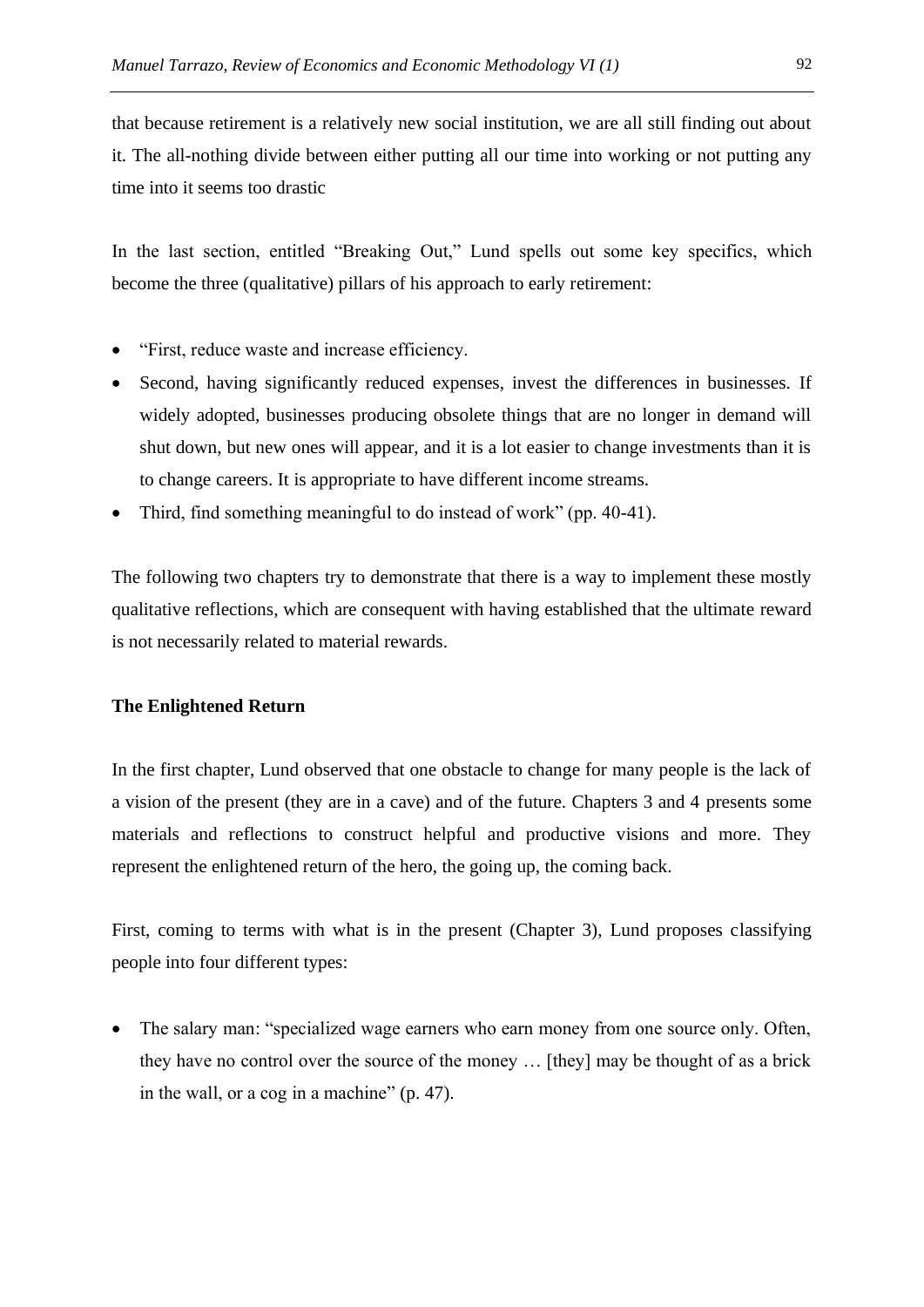- The working man: "someone who does not collect a salary or other associated benefits. His income is uncertain, possibly because he takes on smaller projects that last days, weeks, or perhaps months, and he knows and plans for this" (p. 49).
- The businessman: The difference between the businessman and the working man or the salary man is that the cash flow, which is directly associated with the personal consumption of the businessman, is just a fraction of the total business cash flow he controls" (p. 50).
- The Renaissance man: "is a person who is competent in a wide range of fields, covering intellectual areas as well as the arts, physical fitness, and social accomplishments. This contrasts with the more modern, specialized approach, where a person is encouraged to build skills in a single vocation and use the income to pay for everything else" (p. 50).

Lund next explains what the classification means. In part, it is to highlight that specialization has some attractive aspects (e.g., steady income) but also limitations and drawbacks such as dependency, lack of self-confidence, and a narrow field for self-realization. In this context, one can say that the so-called primitive man was not devoid of general purpose "human capital," which is a very modern concept. There are some comments on systems couplings, how different types must fit in different mold, and capacity to change "species," ergodicity and destiny (i.e., predetermination). Like many ancient civilizations, Lund also highlights the importance of self-confidence of having tried oneself, the ability to become independent: "Doing something that is considered very difficult at least one in your life is highly recommended" (p. 57).

The subsequent three pages reflect on history, culture, and change. He thinks our present cultural model is not going to last. Just as Renaissance thinking was ideally suited to overcome the Dark Ages, a modern characterization of the Renaissance ideal – polymath, self-confidence, self-sufficiency – appears as a solid way to manage whatever may come. (Technically, the Renaissance did not follow the dark ages, the roughly five centuries following the fall of Rome; but there is no problem in his argument, especially considering that the Renaissance overcame the Black Death, which took nearly one third of the population in Europe. It also partially co-existed with a rather nasty cooling period called the Little Ice Age.)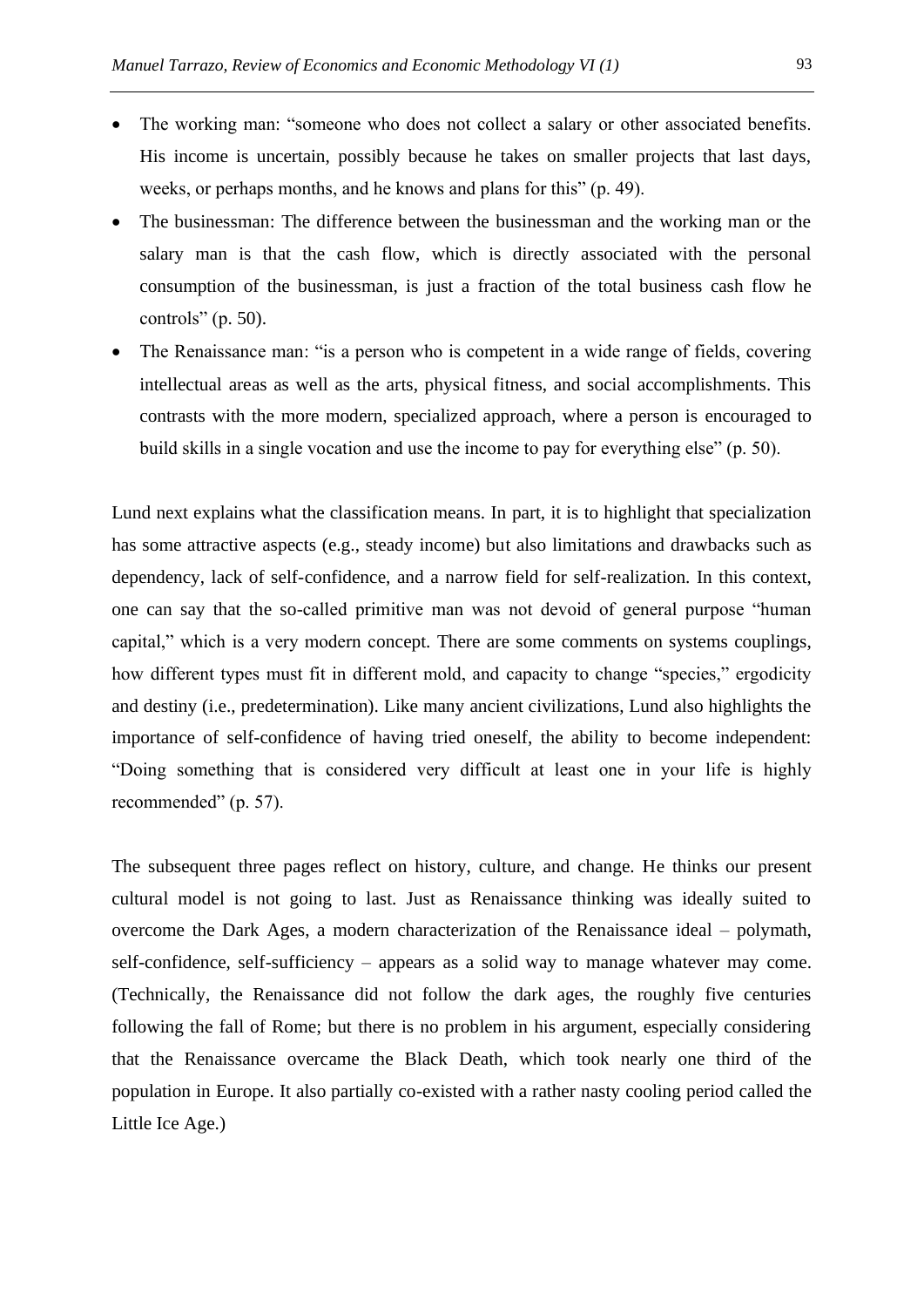Chapter 4 is dedicated in full to the Renaissance ideal. "A Renaissance man excels in a wide range of objects" (p. 61). This, the opening sentence in the chapter, seems to refer to some sort of unusual Leonardo Da Vinci, but the idea is far more reasonable and temperate: "Don't worry about whether you can eventually become an expert. Rather, try to constantly improve on the subjects you already know and seek our useful things to learn" (p. 61). Lund writes, "With a process-oriented attitude you'll eventually master several subjects. Once a threshold is reached, the synergy between different subjects will help you create new solutions. Since all human knowledge is based on a limited number of mental models, the stronger and wider this foundation of models is, the easier it is to gain models" (p. 61). Here, Lund touches on something interesting. There is something positive to be said about espousing a Jack-of-alltrades attitude, not only in terms of enjoying self-sufficiency but also in term of simply getting pleasure from learning. He then suggests that primitive people were better served by their general knowledge than modern men, who are more specialized but less self-sufficient. Instead of the specialization strategy, which produces only one source of supporting earnings, he favors using different areas of less-than-expert knowledge to accumulate self-supporting cash flows. He recommends the following areas of knowledge: physiological (health), intellectual, economic, emotional, social, technical, and ecological. He again notes, "[T]he universal ideal does not require total mastery of a subject; it only aspires to it" (p. 65). The Jack-of-all-trades comes back to mind – a person who learns foreign languages, self-instruct playing musical instruments, and puts some time into drawing or different forms of painting (watercolor, oils, etc.) is likely to be pursuing those activities not to become a master of everything but for the pleasure of trying and cracking the learning process. This joy of trying different things is obliterated by the impression that we are only supposed to exist and count in what is called our "area of expertise." The last segment of this chapter emphasizes that the most productive type of education is one of a general nature.

At this point, even a sympathetic reader may feel some impatience. It may help to keep in mind that this chapter's objective was to outline an ideal – the Renaissance ideal – as it might lead to independent living, including its financial aspects. Specifics concerning the required lifestyle are covered in Chapter 6, "Renaissance Lifestyle." The next chapters also cover financial planning and financial tools.

It is also helpful to briefly look back to what transpired in this first part of the journey. It all started with a Socratic call – the unexamined life is not worth living. The author's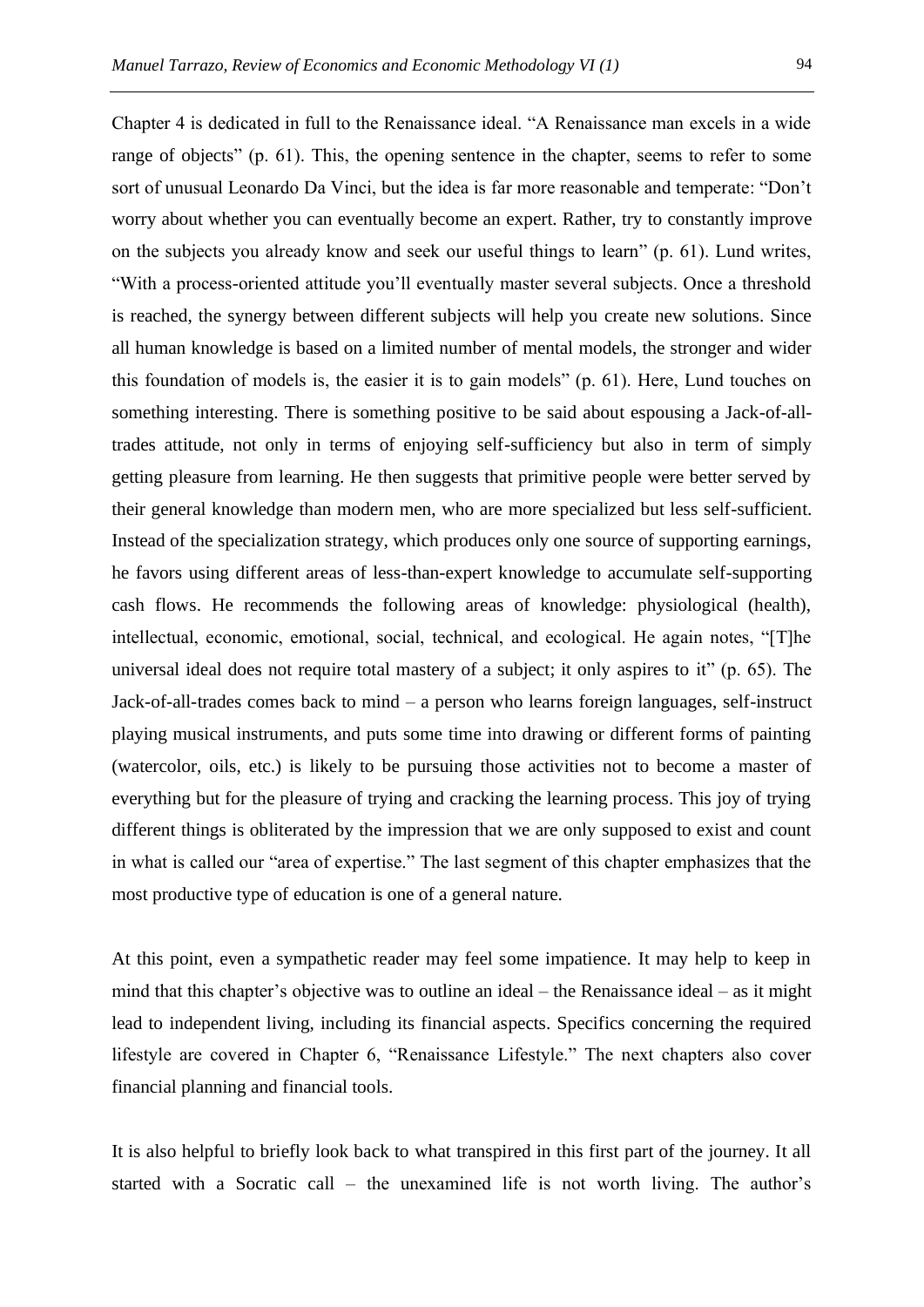examination followed Plato's cave allegory and led him to some of the jewels of Roman philosophy, always considered "the practical" one when compared to that from Greece: Epicureanism, select what you get, and stoicism, make the best of anything you go through. Then, there was a reflection on the many troubles we manufacture for ourselves, as if listening to Bishop Berkeley – we raise dust and we company we cannot see. And what about our professional life and wondrous careers? Doesn't it make us feel like, as Samuel Butler noted, "We are like billiard balls in a game played by unskillful players, continually being nearly sent into a pocket, but hardly ever getting right into one, except by a fluke"? Yes. Yes, to all, but Lund is justified in repeating on the bases, "Everything has been said before, but since nobody listens we have to keep going back and begin all over again" (André Gide, Le Traité du Narcisse).

At this precise moment, one may feel like reading Walt Whitman's "Song of The Open Road" one more time, which is also about gaining independence of mind and immersing ourselves and enjoying the fullness of living. I want to get into the math.

#### **III.Plans, the Math, Rewards, and Obstacles**

The second part of the book focuses on implementing in practice the ideas and principles set out up to this point. There are qualitative matters and quantitative ones. We will cover the last chapters of the book slightly out of sequence, as indicated below:

- Chapter 5, "Strategy, tactics, and guiding principles"
- Chapter 7, "Foundations of economics and finance"
- Chapter 6, "A renaissance life-style"

## **Strategy, Tactics, and Guiding Principles**

The contents and objectives of Chapter 5, "Strategy, tactics, and guiding principles," are hard to understand. The terminology concerning strategy, the development of expertise, and certain steps (e.g., compiling, computing, and coordinating) is not easy to place in the financial or retirement planning literature. Presumably, whatever the terms, what is dealt with in this chapter leads to putting together a plan. His terminology seems to have originated in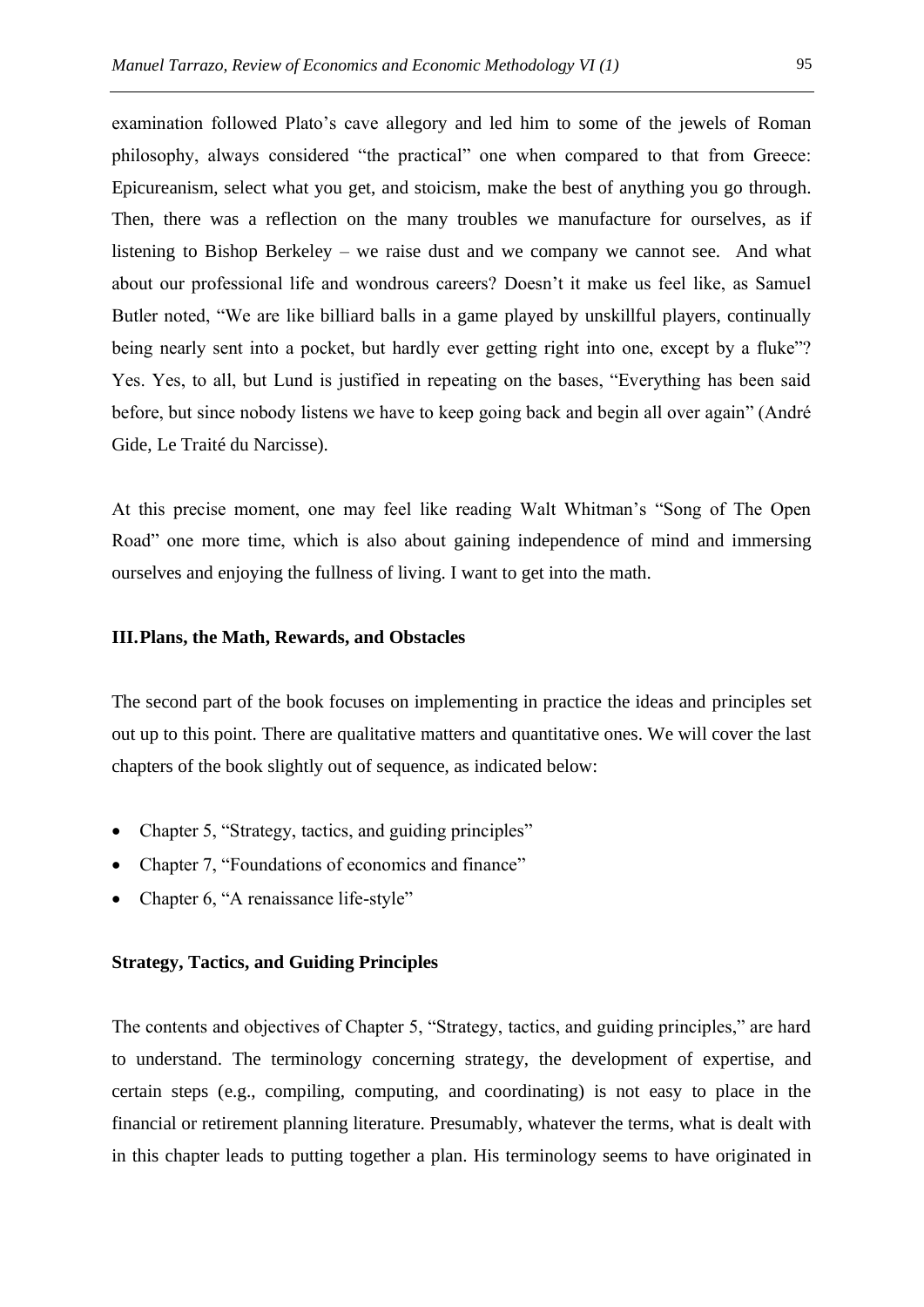information theory, and he introduces the concept of complexity and degrees of freedom next. However, this terminology is not retirement-planning-client friendly, and the material that follows on strategic principles, modular design, homotelic and heterotelic responses, effect-mapping, webs of goals, and tensegrity seems unnecessary and distracting.

At some point, we read in a boxed text, "A good strategy solves multiple problems at the same time!" (p. 92), and we welcome it as it means a return to good weather, but not too long afterwards, we also read that "there are no such things as needs and wants" (p. 98), which was a bad decision on the authors' part. The difference between needs and wants is one of the most useful constructs in our society. It is easy to state: a need is something that you have to have; a want is something you would like to have but may not need. It is staple in marketing courses. And it is critical for retirement planning because it allows a differentiation between really necessary items and not-essential (discretionary ones) ones. Then, we are able to clarify budgets and investments. We can, for example, "dedicate" certain financial resources to cover those necessary items, see Huxley and Burns (2005). It turns out that what the author has discussed in the first part, seeking enlightenment, and living an independent life can easily be understood by differentiating between needs and wants. His own discussions in some of the following sections seem to use the standard needs vs. wants categories, "Since humans need very little, eliminating various wants can go far in terms of solving problems…Reduce and simplify! Reduce and simplify!" (p. 103). The material that follows focuses on building blocks, construction methods, appropriate responses, sigmoid, logistic curves, and the maximum power principle. The last concept can be put into very simple terms: overdoing anything reduces its value. Lund's mention of certain characteristics of exponential functions, which are taken at face value in both the theory and practice of financial planning, is noteworthy. These functions (and their logarithmic cousins) provide both powerful ways to plan and useful shortcuts (half-life point, rule of 72, and so on), but blind use has its dangers as well. For example, we get the same future value when investing a given amount of funds, say \$100, for 10 years at 4%, or for four years at 10%. Their product is the same  $(0.04 * 10 = 4 * 0.1 = 0.4)$ , and that is what counts in the formula being used (fv = \$100 \* e  $\land$  (i \* t ) = \$149.18). However, in reality, we would be rather concerned about the added risk in expecting 10% rather than 4% or in having to wait 10 instead of four years. Exponential functions are used in physics because they match certain processes (e.g., radioactive decay); finance is a different matter, and we use them in financial planning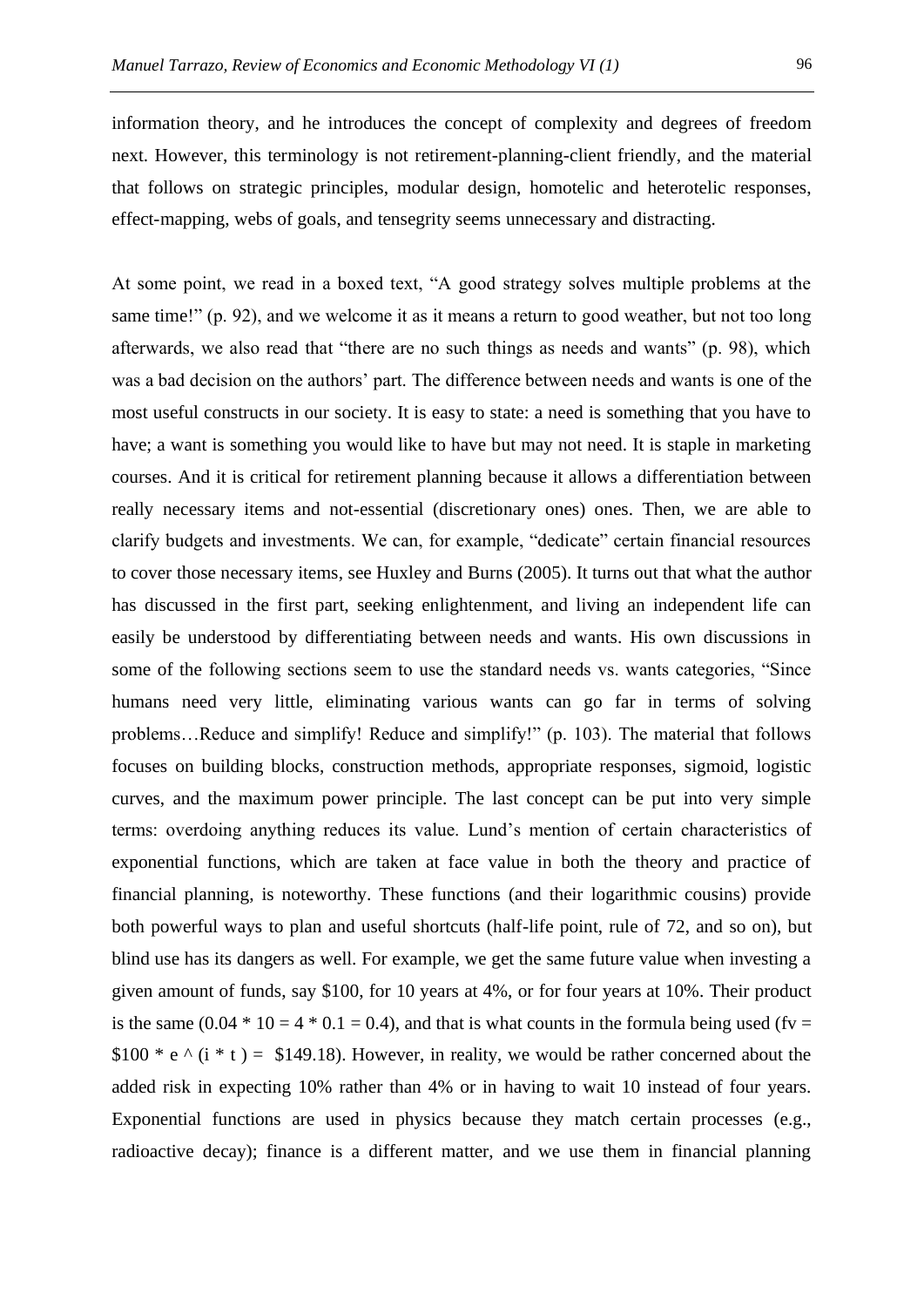because we do not have anything better. In retirement planning, careless swapping of values between interest and time may create a dangerous illusion of feasibility.

Chapter 6, "A Renaissance lifestyle" kicks in at this point. It begins with some practical guidelines and then goes over a) "things": things to own and how to avoid getting them, how to get rid of them, how to get them, and how to make them; b) shelter (living, eating, hygiene, living with others, rent or own decision, how to find shelter, telecommuting); c) domestic food supply; d) lights and electric, heating and cooling; d) clothes: how to build a wardrobe, laundry; e) health; f) transportation; g) services; and h) people: spouses and significant others, children. In its present form, Chapter 6 creates a discontinuity in flow and purpose, and it might discourage even the most sympathetic readers for at least two reasons. First, the book is likely to have been bought because it explicitly attracts attention to early retirement, and, as elaborated in the introduction, to the strategy of working intensely for some years, while resetting lifestyles and habits, to minimize work, maximize independence, and set up a selfsustaining system for the rest of the years. Then, where are the specific steps? Second, the book is about 90% finished and we still do not know what to do. How do we know how are we doing, how much we would need to change? And, most importantly, how much of a change would we have to impose on others?

What the book needs before the chapter 6 is the math, which, in the current organization, seems to appear as an afterthought, rather than as a critical component.

## **The Math**

Although the placement and length of the section on math make it feel like an afterthought, Chapter 7, "Foundations of economics and finance," could represent the jewel of the crown in the book. Lund first illustrates what financial assets are best for making your money work for you instead of you working for it. He focuses on cash flows and shows how debt and "stuff" (buying things) can sabotage the goal of having your money work for you. He considers the possibility of multiple work revenues and presents an interesting cash flows diagram, accompanied by this commentary, "More important, though, is the primary reason that so many complain that they are not "getting ahead," which is apparent from the figure. It is the loss of wage to waste and other people. This constitutes a lot of hard work for nothing, and it's the reason why so many, after decades of work, have so little to show for it" (p. 189).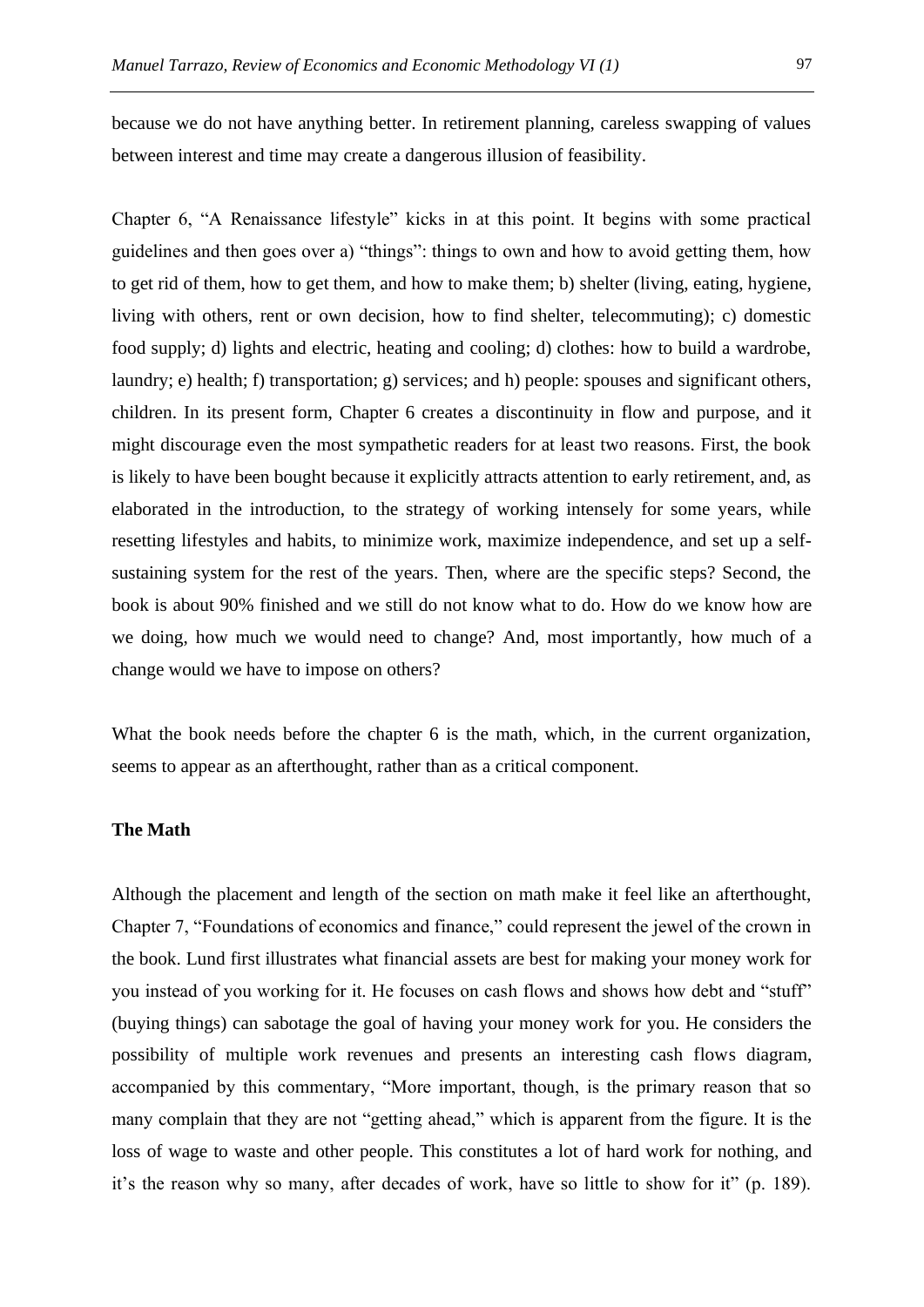After building some asset base, it is other people's money that flows to the person: "A worker acquires assets by consuming less than his income and then saving and investing the rest" (p. 190).

One of Lund's major contributions comes in here: figuring out how many years' worth of retirement can be finance with a current year of work, given a certain level of expenses. For example, if a person earns \$100,000 dollar in a year and spends \$50,000, s/he will need to work two years to finance one year away from work. In other words, at that rate of saving (50%), each year finances half a year of retirement. Lund then adds investment returns; the \$50,000 saved each year would be invested and would earn a given rate or return, which would add some extra-retirement time.

Another major contribution follows: Lund does not look at the extra money when accumulating/expending money but at the extra time gained/lost. Lund algebraically deduces the number of periods for the case of discounting an annuity due to show that the main drivers in the process are the number of years worked and the saving rate  $(50\%$  = \$50,000/\$100,000) in the previous example.

The implications of proceeding this way are very important:

- Rates of return and financial investments do not deserve to be center stage in retirement planning, as is usually the case.
- Time is not helpful when savings are meager.
- In the "extreme early retirement" framework, the best way to really advance into retirement is to save a lot on both ends of the deal (accumulating and using).

Traditional retirement planning follows this setup:

Step 1. Distribution stage. Work backwards; start with the years during retirement – the distribution stage. Set a desired level of consumption for the retirement years (pmtr), then set the number of periods (years) being considered during retirement (tr, retirement time) and write down the rate of return on investments during the retirement period (rr, return during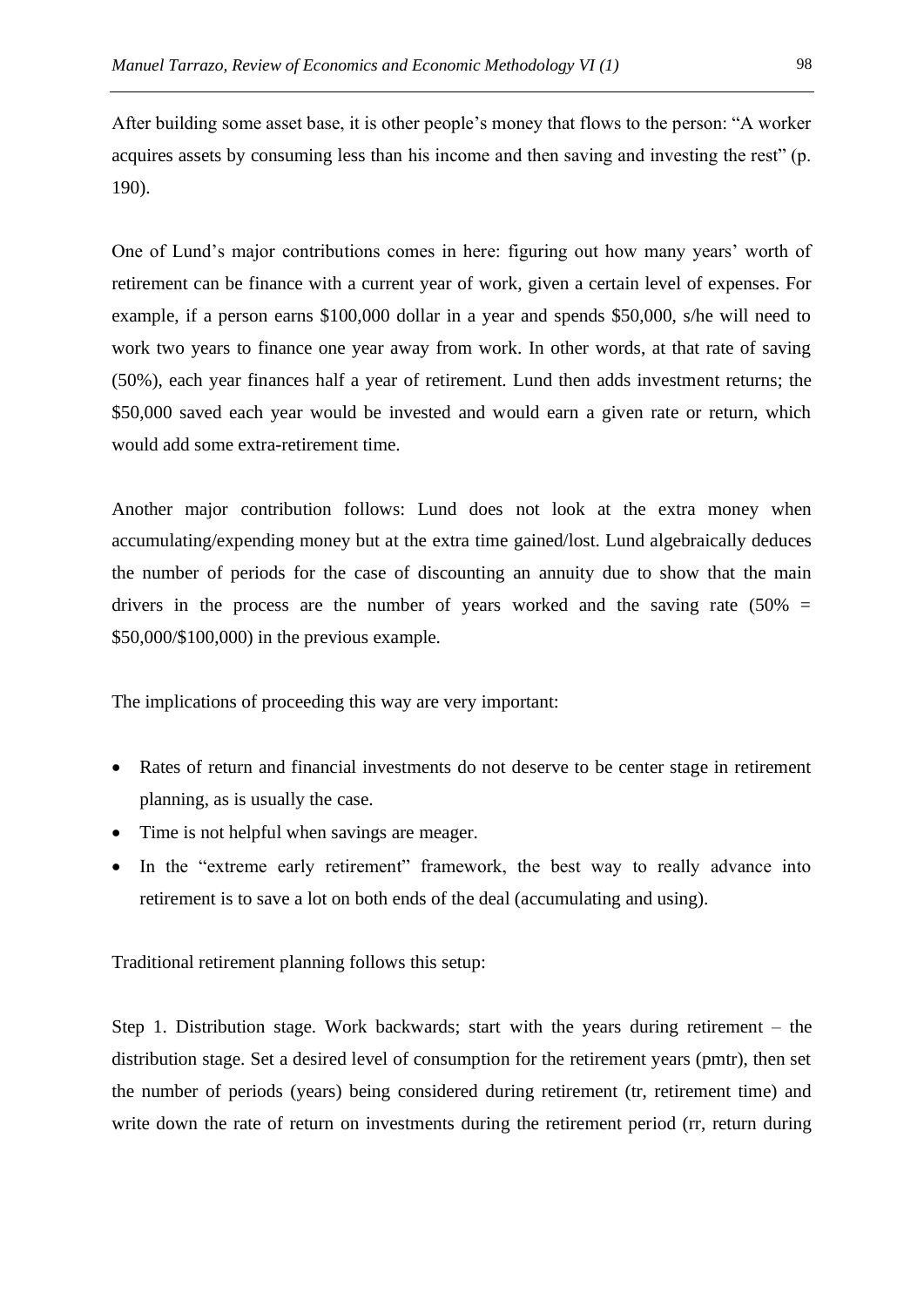Step 2. Accumulation stage. Write down the figure produced in the previous step; it shows the target funds for the accumulation effort. How much do we need to set aside each year to reach that accumulation goal? In order to answer, we need the number of years until retirement (ta, time away from retirement) and the rate of return earned on the investments (ra), and we already have the funds needed – the future value during accumulation, fva, which equals the present value at the beginning of retirement  $=$  pvr). Again, it is very easy to calculate the money to be set aside for retirement (pmta).

This model is not bad at all, but it has some potential issues. During the distribution stage, the length of retirement is not discussed, perhaps beyond some life-expectancy considerations. The way the costs are set during retirement is not conducive to much scrutiny or evaluation either. And the rate of return during retirement comes out of nowhere, as if it was a star in the nightly heavens. During the accumulation stage, lifestyle is never questioned; therefore, its effects on retirement are much downplayed. Somehow, the time, rate of return, and size of retirement savings will contribute to reaching the target. Closeness to disaster (low savings, low rates, not enough time) is somehow discounted by assuming conservative estimates in each variable. What dominates the planning exercise is the coherence of the method, not the behavior of the planner or changes in the planning environment. In the end, without questioning the model structure, lifestyles, or time-lengths, the hopes are likely to be pinned down in the rates of return.

Lund's framework is very different – one cannot fool oneself or others. Each year without working while still spending requires either saving that much every working year or working that many more years. No hopes pinned on magical finance rates. They will not save the day when one does not have the money and the time. As we approach retirement with weak positions, saving rates have much more effect on accumulation than rates of return. (Lund does not discus Social Security because he is focusing on supporting himself prior to the legal age required to draw social security. His analysis, however, is useful for general retirement planning as well.)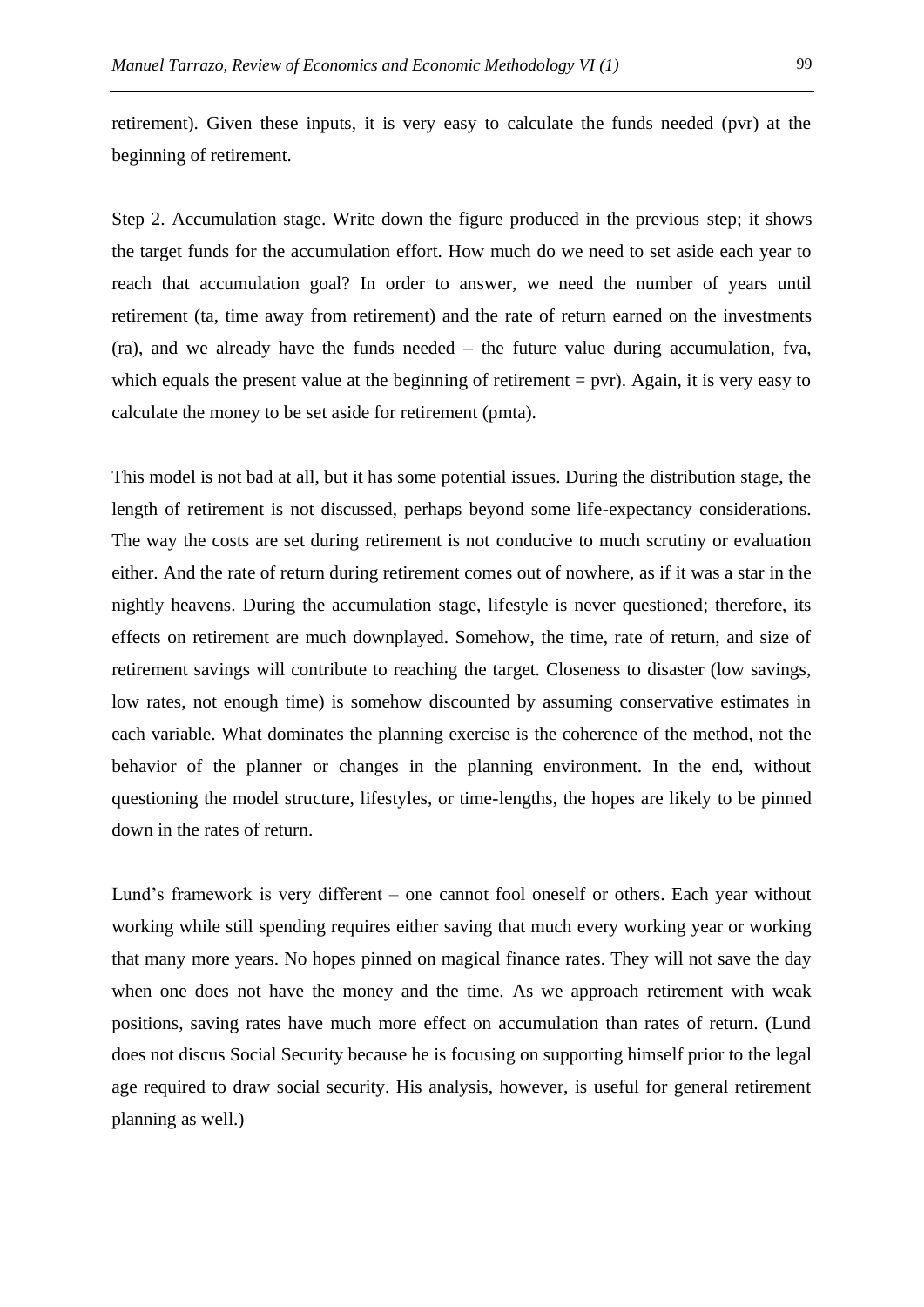Chapter 7 is not easy to follow even for someone with a substantial understanding of what is called the mathematics of the time-value of money. All his formula-driven numbers are contained in six pages. In addition, his approach differs from the traditional approach described earlier, which requires readers to constantly exert themselves to map the material to more familiar systems.

Lund should have started at the very beginning of the problem to be solved. First, how much money can I accumulate in my situation? And second, how long will the money last? Let's address the first question. If one invests an amount p (payment, PMT) each year, earning an investment rate i during T years, it will accumulate to a fund P0 of a certain size. There is a readily available formula expressing this:

$$
P0 = future value (FV) = payment * ACF
$$
 (1)

where compound factor  $(CF) = (1 + i)^T$ , and annuity compound factor  $(ACF) = (CF - 1)/i$ .

Given a fund P0 of a certain size, earning a rate i, and planned draws (PMT) each period, how long would the funds last? Again, there is a ready formula to answer that question:

$$
P0 = present value value (PV) = payment * ADF
$$
 (2)

where, discount factor  $(DF) = (1 + i)^{-T}$  and annuity compound factor  $(ADF) = (1 - DF)/i$ . This is Lund's formula 7.9 on page 100. My formula looks different from his because he assumes that payments occur at the beginning of the period (annuity due), rather than at the end or the period (ordinary annuity) as I do to emphasize clarity.

Next, Lund expresses the formulas above as

$$
FV/PMT = Po/p = ACF(i, M)
$$
 (3)

and

$$
PV/PMT = P0/p = ADF (i, M)
$$
 (4)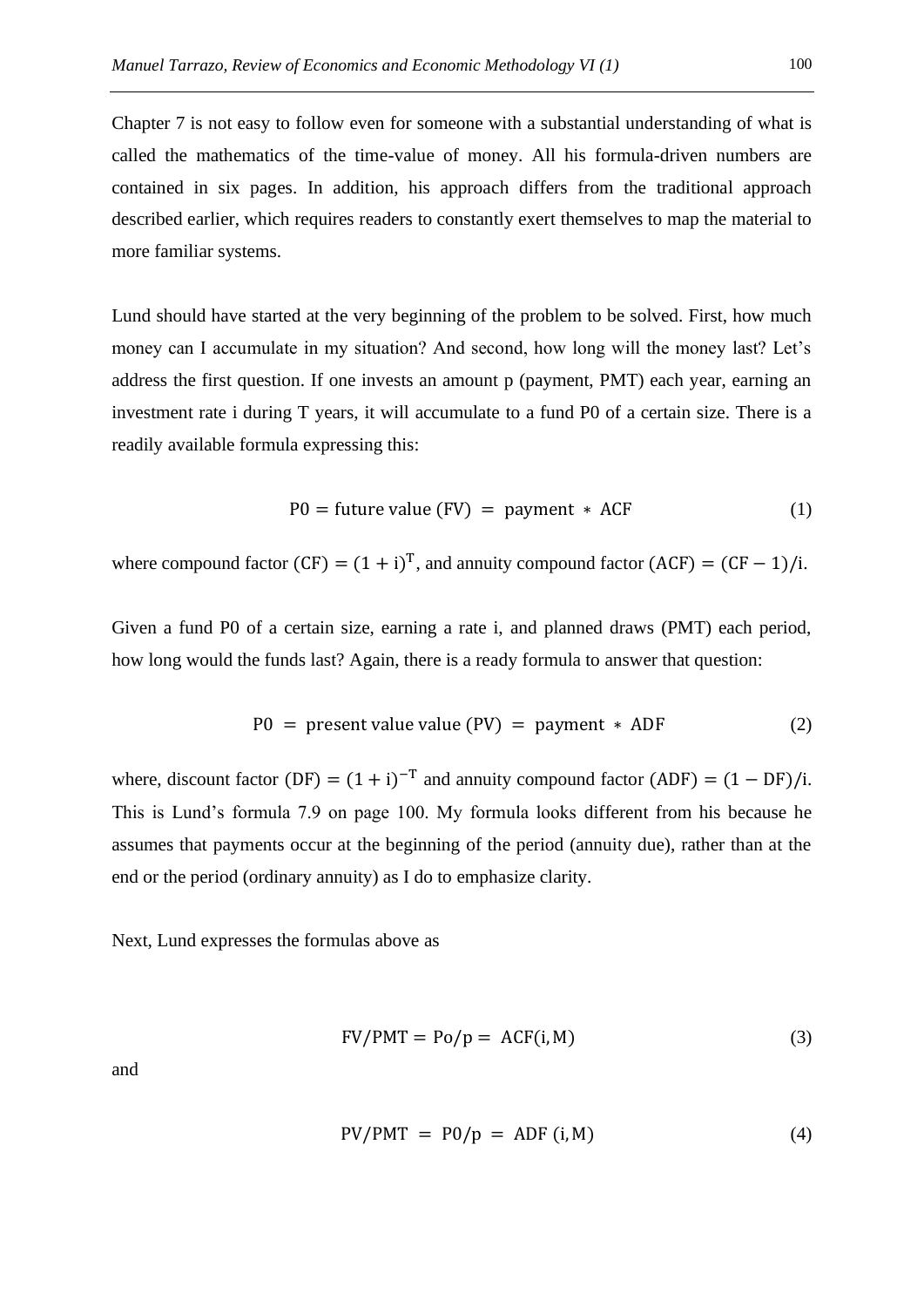He does this for two reasons; first, to separate the numbers related to amounts accumulated – say, the amount of water in a bathtub, to be accumulated  $(FV)$ , or already accumulated  $(PV)$  – from the money flowing into the bathtub (i), or flowing (draining, leaking) out of it (p, PMT). In a way, planning for retirement is rather similar to preparing a warm and relaxing bath. We must open the hot water faucet, let it run for a given amount of time that depends on the rate of flow, then enjoy the bath. The second reason to express the formulas as done in (3) and (4) is to observe than controlling the ratio size/pmt (the savings lever when accumulating, expense ratio when using funds), is far more powerful than relying on the interest rate (i) or banking on the time. Lund's framework also shows that mastering the retirement problem can be regarded as a matter of managing the time variable. Lund's formulas 7.10 (p. 200) and 7.15 (p. 202) provide the lengths of time to accumulate (TA) and deplete funds (TD), respectively. They can be employed to find out how much to save to accumulate the necessary amount in the shortest amount of time (TA), and to provide financial independence

during the retirement period (TD). In addition, Lund does not use T for time, as it is customary. He uses M, the number of years worked. This is very insightful because it emphasizes that each year of work is actually an investment of size p.

Exhibit I presents a brief example of Lund's retirement math. The tops shows an example with a return on investing of 10%  $(i = .1)$ ; a saving rate (r) of 50%, which may correspond to many different savings-to-earning values (50/100, \$50,000/\$100,00, and so on); and 15 as the number of years worked  $(M = 15)$ . The solution is 31.78 years of financial independence, during which, presumably, the person will maintain the current consumption levels (same i assumed). The bottom block presents different scenarios for changing investment returns (i), savings  $(r = p/P0)$ , and number of years worked  $(M)$ . As Lund explains, the same number of years of financial independence (P0/p; from the text, we gather he means about 20 years, though he never states that explicitly) can be obtained in very different ways, a short period of five years would need ruthless savings and very modest retirement expenses; while low investment returns and living it up (small saving from earnings before retirement and large expenses while retired) can only accomplished by working during many years – the usual suspects' case. (It is fair to note that Lund's explanation is very hard to follow. He does not give single, explicit numerical examples like those in Exhibit I. Instead, he presents multivariable graphics that have to be pieced based on the implications in the author's text.)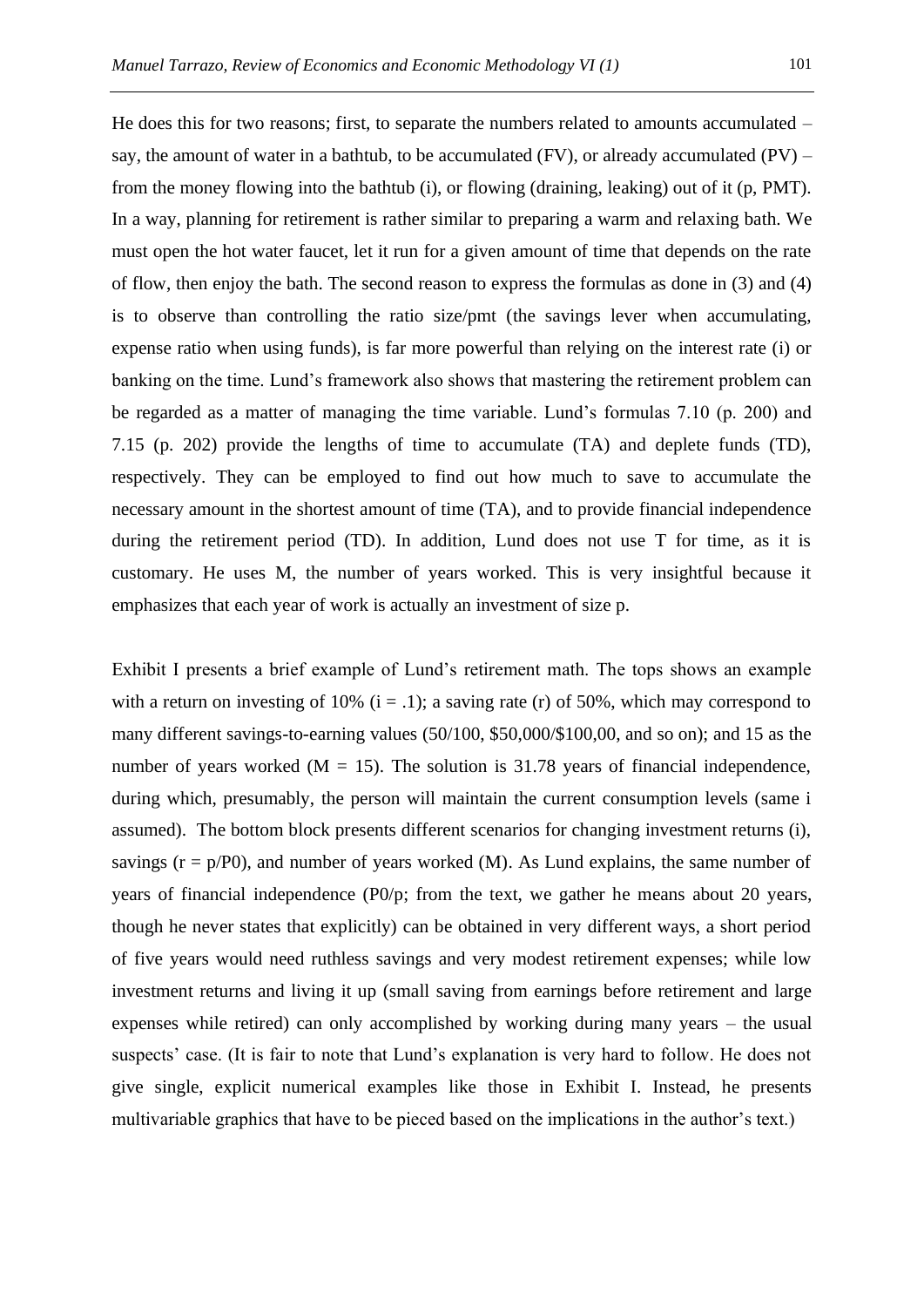This is the moment when readers might welcome having the materials in Chapter 6 "A renaissance life-style."

It is now the time to reveal what could have been spoilers. The author is very well educated – a doctorate in nuclear physics, the field in which he work for only about five years before his extreme early retirement. He is also well read. He maintains a website with additional guidance to implement his approach (http://earlyretirementextreme.com/about) and expresses his success in this way: "Current net worth (2018): 129 years' worth of annual expenses."

| Formula      | <b>Expression</b>                         | Terms                           | <b>Values</b> | <b>Description</b>              |
|--------------|-------------------------------------------|---------------------------------|---------------|---------------------------------|
| (7.14)       |                                           | $\mathbf{i}$                    | 0.1           | Interest rate from investing    |
|              | $p/P0=$                                   | $\mathbf{r}$                    | 0.5           | Savings rate                    |
|              |                                           | M                               | 15            | Number of years worked          |
|              | $r/(1+r)=$                                | saving factor                   |               | Size of the savings lever       |
|              |                                           | $(1+i)^{\wedge}M =$ cf interest | 4.177248      |                                 |
|              |                                           | $(cf-1)/I =$ acf interest       | 31.77248      |                                 |
|              |                                           |                                 |               | Annuity compounding factor,     |
|              | $(((1+i)^NM)-1)/I=$                       | interest factor                 | 31.7725       | using M as T                    |
|              |                                           | P0/p                            | 31.77248      | years of financial independence |
| (7.16)       | $i * PO/p = a$                            |                                 | 3.177248      |                                 |
|              | $(1-r)/r= b$                              |                                 |               |                                 |
|              | $LOG(1+(a*b)/LOG(1+i)= M$                 |                                 | 15            |                                 |
| <b>Terms</b> | <b>Values</b>                             |                                 |               |                                 |
|              | 0.15<br>0.15                              | 0.1                             | 0.06          | 0.04                            |
|              | $\cap$ $\pi$ $\pi$<br>$\wedge$ 1 $\vdash$ | $\wedge$ 1 $\sim$               | $\sim$ $\sim$ | $\sim$ 1 $\sim$                 |

## *Exhibit 1: Lund's math*

| Terms         | <b>Values</b> |          |          |          |           |
|---------------|---------------|----------|----------|----------|-----------|
| $\mathbf{i}$  | 0.15          | 0.15     | 0.1      | 0.06     | 0.04      |
| r             | 0.75          | 0.15     | 0.15     | 0.15     | 0.15      |
| M             | 5             | 20.6809  | 26.3596  | 35       | 44        |
| saving factor | 3             | 0.176471 | 0.176471 | 0.176471 | 0.1764706 |
| cf interest   | 2.011357      | 18.00066 | 12.33374 | 7.686087 | 5.6165151 |
| acf interest  | 6.742381      | 113.3377 | 113.3374 | 111.4348 | 115.41288 |
| interest      |               |          |          |          |           |
| factor        | 6.7424        | 113.3377 | 113.3374 | 111.4348 | 115.4129  |
| P0/p          | 20.22714      | 20.00078 | 20.00072 | 19.66496 | 20.366978 |
|               |               |          |          |          |           |
| a             | 3.034072      | 3.000116 | 2.000072 | 1.179898 | 0.8146791 |
| b             | 0.333333      | 5.666667 | 5.666667 | 5.666667 | 5.6666667 |
| М             | 5             | 20.6809  | 26.3596  | 35       | 44        |

Source: Author's work.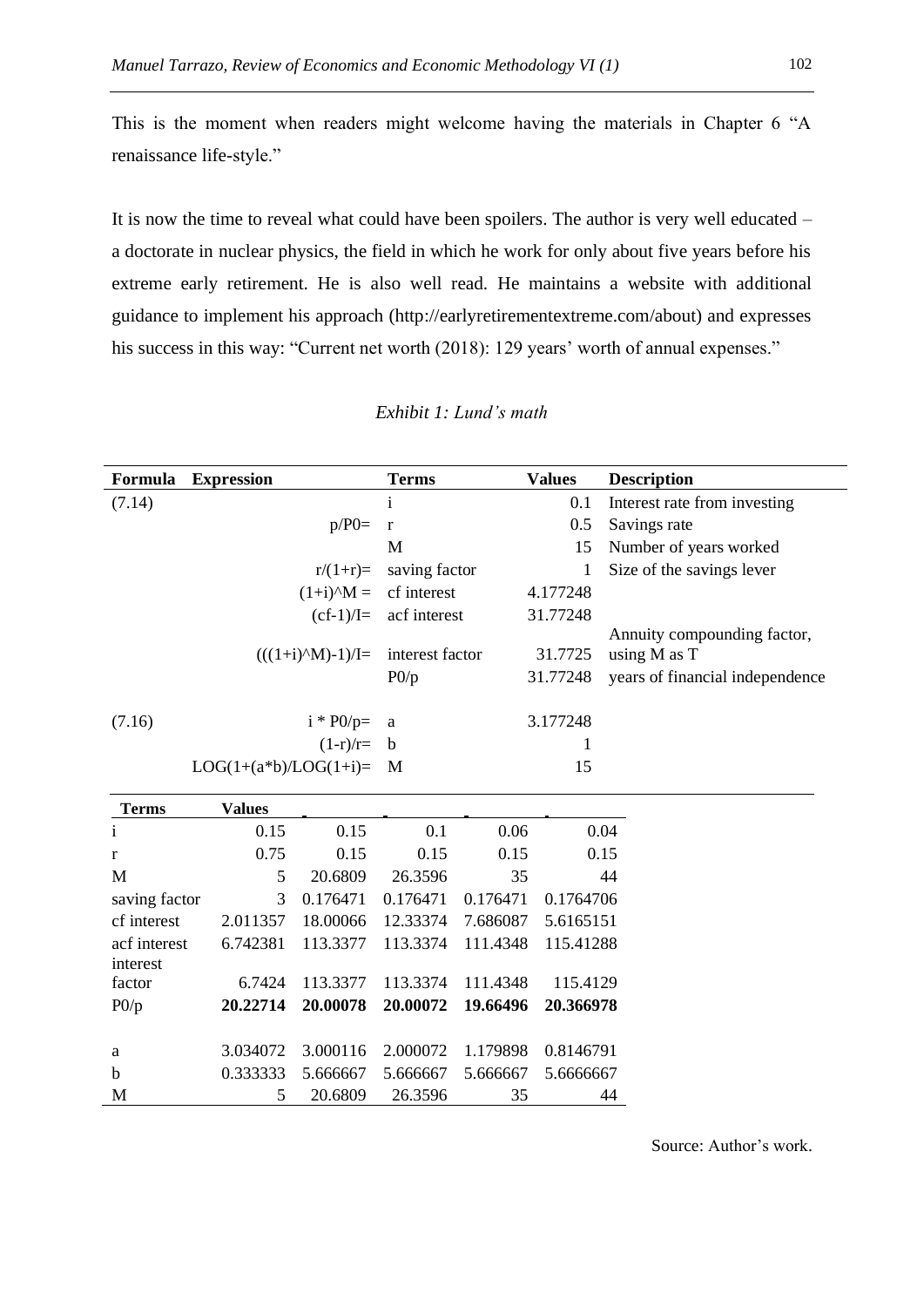## **Preliminary Critique**

It is appropriate to provide a critique–which will be preliminary, because there is still another section dedicated to a more comprehensive evaluation, and brief, because it is best to let readers think over their own reactions.

Taking Lund's text at face value probably means viewing the book as offering a way to work intensively for a few years to finance a decent retirement for many years. In order to do so, it seems he recommends not only Spartan but also intelligent household management. My concerns at this point are the following:

- Significant other(s). One needs luck to fine tune lifestyle and day-to-day living to be able to implement "special," non-standard plans.
- Dependents. Children and elderly in need of help come with what they come with, and even spending the minimum/optimal amounts may be difficult, not to speak of unexpected matters.
- Government and society. We are immersed, neck deep in a river of expectations, to-do's, and need-to's that impose on us, even when we think we have become "wise to the game." Not only are there established practices we may not be able to do much about (title insurance, costs related to transportation, fees, etc.) but we are trapped by the government and its operations, which ends up taking a very large share of our revenues and investment returns and even taxes whatever is left over when we die. The 20%, 30%, 40%, or even higher, taxation burdens that feast on professionals and professional couples are a major cause of household planning stress. At some point, we might feel we have to make as much money as possible simply to prevent the tax impact from disabling our present and future plans.

An older draft of this study ended at this point. And the manuscript rested on its folder for a while. It seemed it was probably going to be hidden for as long as Tolkien's ring, but something happened that made this material very, very hot.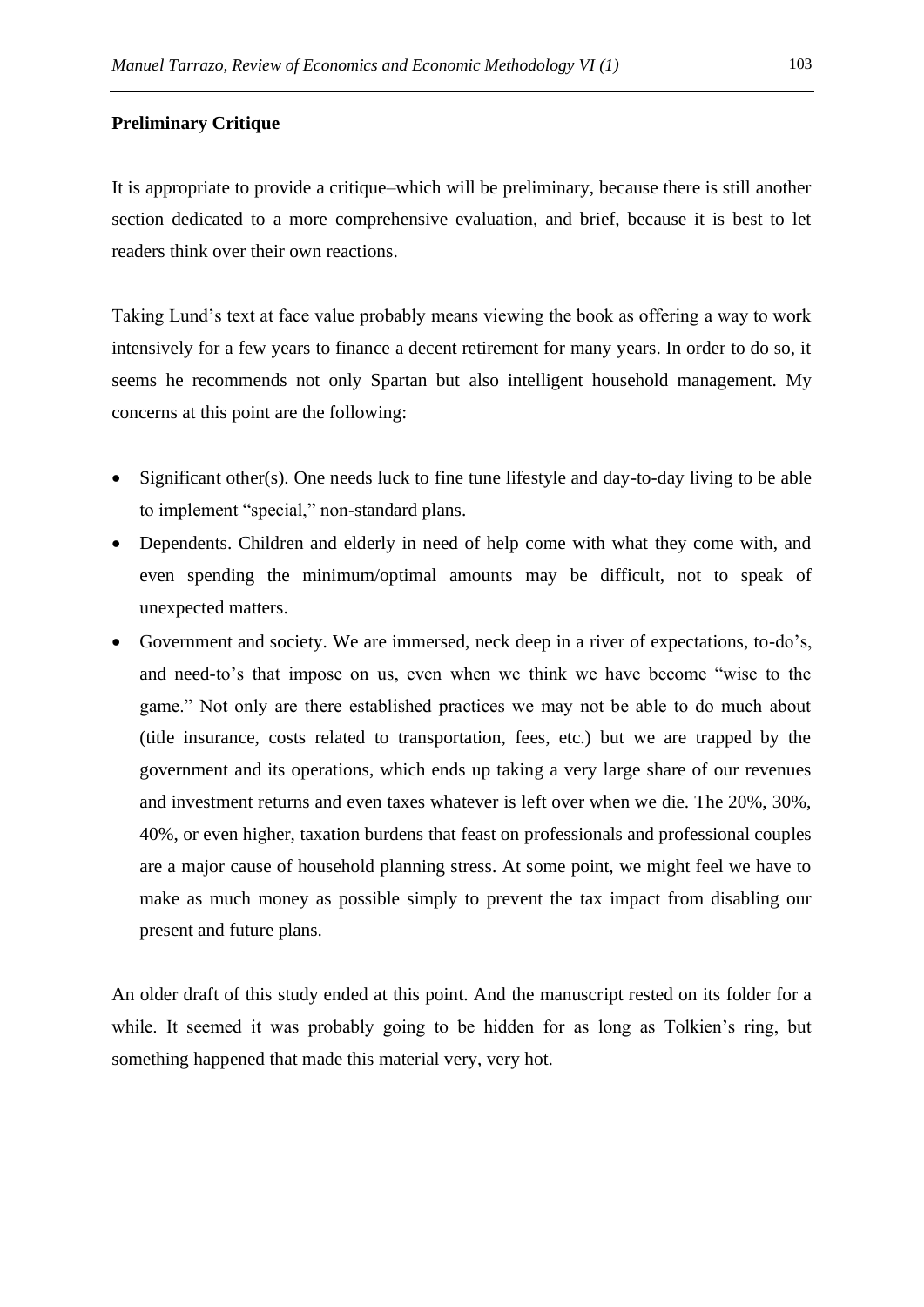#### **IV.Uncovering the Core Strengths in Lund's Early Retirement Planning**

As noted earlier, the material gathered by my close reading of Lund's Early Extreme Retirement looked promising despite apparent objections – too philosophical and general, the math seemed insufficient to properly address the problem stated, and others noted in my preliminary critique. Something else seemed to be needed to make the narrative worth its while. These three pieces appeared in the popular press like a meteor shower and clarified the missing element needed to properly value Lund's contribution:

- "Is your Nest Egg Light? It May Not Be Too Late"–New research says it's OK for parents to skimp on retirement savings. But a catch-up plan is crucial. Anne Tergesen. The Wall Street Journal, July 14-15, 2018. B7.
- "Countdown to retirement: Here's a five-year plan." Peter Finch, San Francisco Chronicle, July 16, 2018. Section D, p. 1.
- "Barely Afloat in America." Robert Reich. The New York Times Book Review, July 15, 2018, pp. 1 and 20.

What these articles address, along with many others increasingly hitting the same notes, is the worry about retirement planning in the context of apprehension about a) what may come, b) not having enough saved, and c) feeling that it might be already too late. It is in this context that Lund's approach can find its best, most immediate application.

I start by reviewing the main insights in Lund's approach: 1) Focus on time, and specifically the number of working years and the number of retirement years to cover. 2) Manage consumption above all, which provides the two most powerful levers – maximum savings before retirement, and minimal expenses during retirement. This approach presents the situation in its starkest form, focuses on those factors with the highest effects on plans, and right-sizes expectations on financial returns, which are totally irrelevant when the amounts invested are small and they have no time to grow.

As suitable as Lund's approach might be, his math is still insufficient to address these practical cases that include catching-up and must consider what might happen in terms of investment rates during a likely longish retirement. Lund's analysis looks more like a one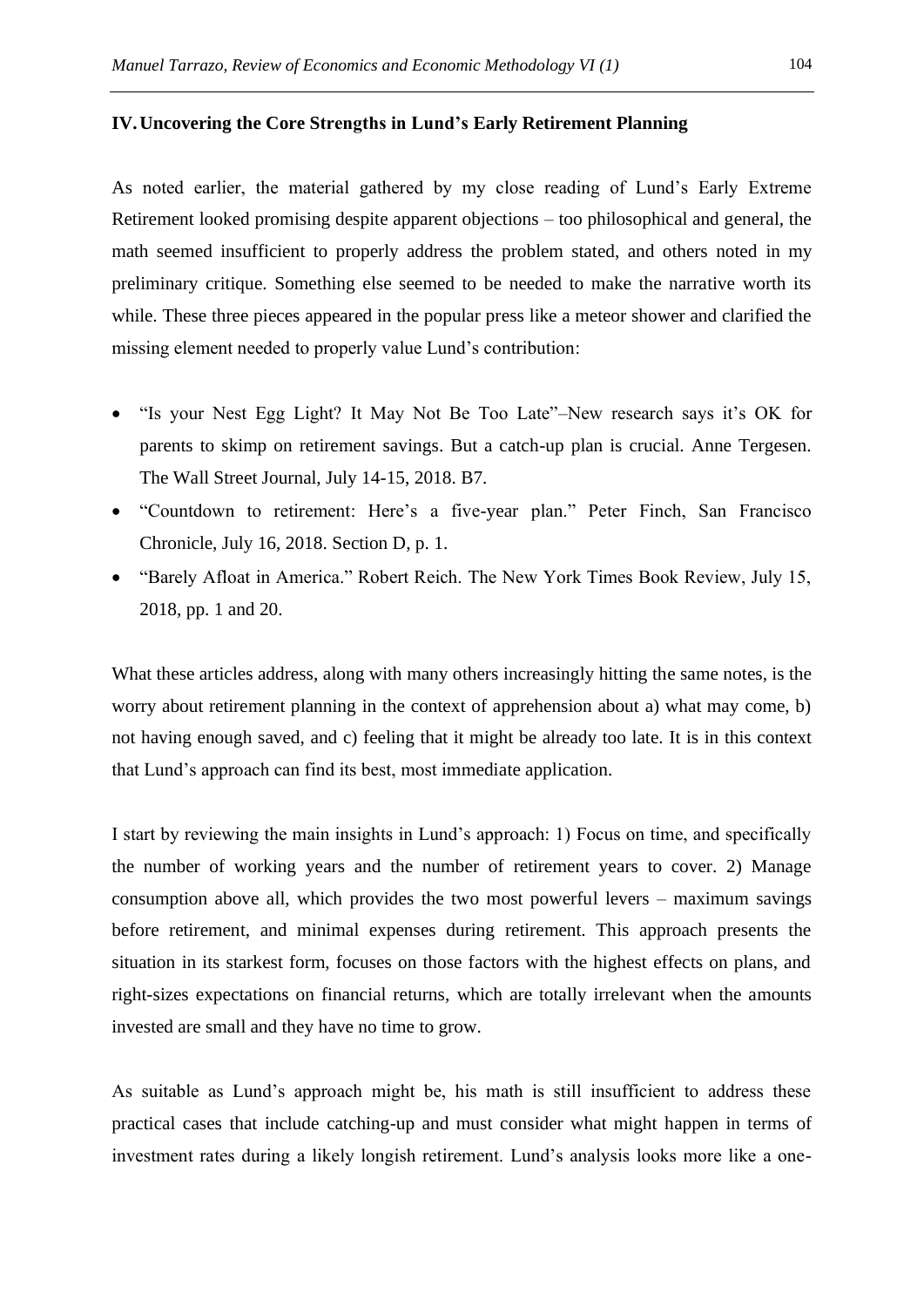time momentous change, and his investment rate of accumulation is also used during retirement in the formulas presented. These limitations can be addressed by 1) showing the process of growing an annuity to represent the catching up, while showing what the retirement landscape might look like, and 2) adding a retirement management segment built upon the working/investing years. Both segments share the same expense budget and highlight major, absolute dollars values and time effects, without which I can do very little. Note that the process is forward-looking, unlike the traditional model, which is set backwardly.

Exhibits II and III show my extended model in action. Cases A and B only differ in the percentage of salary saved and invested. Case A shows a household/individual earning \$70,000, which will grow at a 5% rate during the period considered (20 years). Saving 15% of earnings and earning a 6% return, the funds accumulate to \$644,281.06. These funds are then dedicated to supporting the person/household during retirement, at a rate of \$52,500.00 per year. This is 75% of the \$75,000 dollars, but about 28% of the last yearly salary earned (\$185,730.83). During retirement, the funds are invested and earn 4%. In this case, the saved funds only cover 17 years of retirement.

|         |                                                                 |     |             |             | Accumulation                    |         |             |
|---------|-----------------------------------------------------------------|-----|-------------|-------------|---------------------------------|---------|-------------|
|         |                                                                 |     |             |             |                                 |         |             |
| Case A  | Data                                                            |     | Values      |             | Future value of growing annuity |         |             |
| Initial | Salary                                                          | S.  | 70,000.00   |             |                                 |         |             |
|         |                                                                 |     |             |             |                                 |         |             |
|         | Saving %                                                        |     | 15%         |             | N                               |         | 21          |
|         |                                                                 |     |             |             | CF-savings                      |         |             |
|         | Savings                                                         | \$. | 10,500.00   |             | growth                          |         | 3.399563601 |
|         |                                                                 |     |             |             | CF-salary                       |         |             |
|         | g salary                                                        |     | 0.05        |             | growth                          |         | 2.78596259  |
|         | i rate while saving                                             |     | 0.06        |             | FV-ag                           | \$      | 644,281.06  |
|         | <i>i</i> while retired                                          |     | 0.04        |             |                                 |         |             |
|         | retirement exp %                                                |     | 75%         |             | years covered                   |         | 17.21       |
|         | retirement expense \$                                           |     | \$52,500.00 |             |                                 |         |             |
|         |                                                                 |     |             |             |                                 |         |             |
|         | Replacement salary should be larger than the interest received: |     |             |             |                                 | \$      | 25,771.24   |
|         |                                                                 |     |             |             |                                 |         |             |
|         |                                                                 |     |             | Saving      |                                 |         | accumulated |
| Time    | Period                                                          |     | Salary      | from salary |                                 | savings |             |
|         | $\Omega$                                                        | \$  | 70,000.00   | \$10,500.00 |                                 | \$      | 10,500.00   |
|         | 1                                                               | \$. | 73,500.00   | \$11,025.00 |                                 | \$      | 22,155.00   |
|         | 2                                                               | \$. | 77,175.00   | \$11,576.25 |                                 | \$      | 35,060.55   |
|         | 3                                                               | \$. | 81,033.75   | \$12,155.06 |                                 | \$      | 49,319.25   |
|         | 4                                                               | S   | 85,085.44   | \$12,762.82 |                                 | \$      | 65,041.22   |
|         |                                                                 |     |             |             |                                 |         |             |

*Exhibit 2: Extended retirement model: Case A*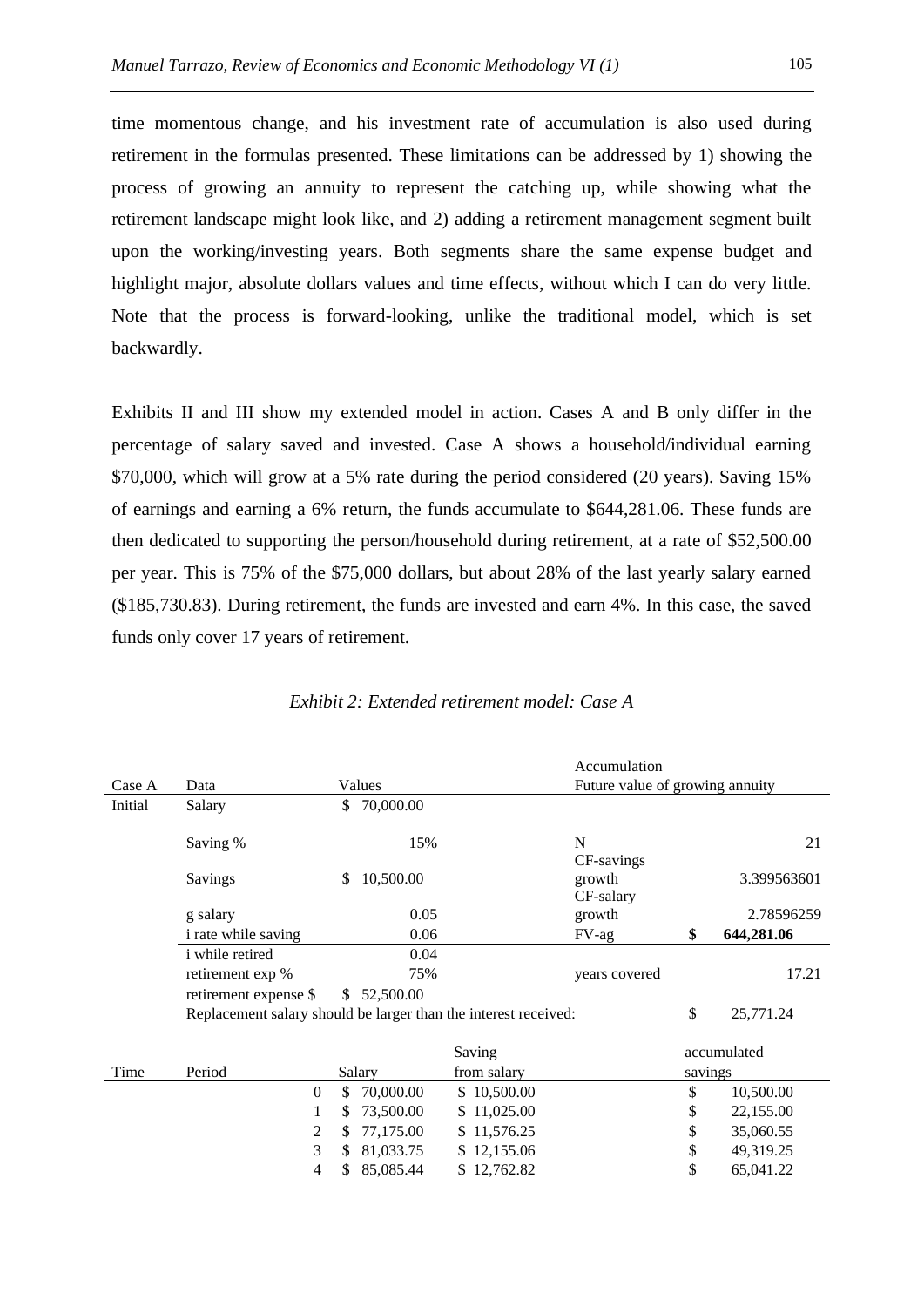|                  | 5  | \$<br>89,339.71 | \$13,400.96 |                 | \$                | 82,344.65    |
|------------------|----|-----------------|-------------|-----------------|-------------------|--------------|
|                  | 6  | 93,806.69<br>\$ | \$14,071.00 |                 | \$                | 101,356.33   |
|                  | 7  | \$<br>98,497.03 | \$14,774.55 |                 | \$                | 122,212.26   |
|                  | 8  | \$103,421.88    | \$15,513.28 |                 | \$                | 145,058.28   |
|                  | 9  | \$108,592.98    | \$16,288.95 |                 | \$                | 170,050.72   |
|                  | 10 | \$114,022.62    | \$17,103.39 |                 | \$                | 197,357.16   |
|                  | 11 | \$119,723.76    | \$17,958.56 |                 | \$                | 227, 157. 15 |
|                  |    |                 |             |                 | \$                | 259,643.07   |
|                  | 12 | \$125,709.94    | \$18,856.49 |                 |                   |              |
|                  | 13 | \$131,995.44    | \$19,799.32 |                 | $\boldsymbol{\$}$ | 295,020.97   |
|                  |    |                 |             |                 | \$                | 333,511.51   |
|                  | 14 | \$138,595.21    | \$20,789.28 |                 |                   |              |
|                  | 15 | \$145,524.97    | \$21,828.75 |                 | \$                | 375,350.95   |
|                  | 16 | \$152,801.22    | \$22,920.18 |                 | \$                | 420,792.19   |
|                  | 17 | \$160,441.28    | \$24,066.19 |                 | \$                | 470,105.92   |
|                  | 18 | \$168,463.35    | \$25,269.50 |                 | \$                | 523,581.77   |
|                  | 19 | \$176,886.51    | \$26,532.98 |                 | \$                | 581,529.66   |
|                  | 20 | \$185,730.84    | \$27,859.63 |                 | \$                | 644,281.06   |
| $\mathbf{1}$     | 21 |                 |             | 52,500.00<br>\$ | \$                | 617,552.30   |
| $\overline{c}$   | 22 |                 |             | \$<br>52,500.00 | \$                | 589,754.40   |
| 3                | 23 |                 |             | \$<br>52,500.00 | \$                | 560,844.57   |
| 4                | 24 |                 |             | \$<br>52,500.00 | \$                | 530,778.35   |
| 5                | 25 |                 |             | 52,500.00<br>\$ | \$                | 499,509.49   |
| $\sqrt{6}$       | 26 |                 |             | \$<br>52,500.00 | \$                | 466,989.87   |
| $\boldsymbol{7}$ | 27 |                 |             | 52,500.00<br>\$ | \$                | 433,169.46   |
| $8\,$            | 28 |                 |             | \$<br>52,500.00 | \$                | 397,996.24   |
| 9                | 29 |                 |             | \$52,500.00     | \$                | 361,416.09   |
| 10               | 30 |                 |             | \$<br>52,500.00 | \$                | 323, 372. 73 |
| 11               | 31 |                 |             | \$<br>52,500.00 | \$                | 283,807.64   |
| 12               | 32 |                 |             | \$52,500.00     | \$                | 242,659.95   |
| 13               | 33 |                 |             | \$52,500.00     | \$                | 199,866.35   |
| 14               | 34 |                 |             | 52,500.00<br>\$ | \$                | 155,361.00   |
| 15               | 35 |                 |             | \$<br>52,500.00 | \$                | 109,075.44   |
| 16               | 36 |                 |             | \$<br>52,500.00 | \$                | 60,938.46    |
| 17               | 37 |                 |             | \$<br>52,500.00 | \$                | 10,876.00    |
| 18               | 38 |                 |             | \$10,876.00     | \$                |              |
|                  |    |                 |             |                 |                   |              |

Source: Author's work.

| Exhibit 2: Extended retirement model: Case B |  |
|----------------------------------------------|--|
|----------------------------------------------|--|

|         |                            |                 | Accumulation     |                                 |              |  |  |
|---------|----------------------------|-----------------|------------------|---------------------------------|--------------|--|--|
| Case B  | Data                       | Values          |                  | Future value of growing annuity |              |  |  |
| Initial | Salary                     | 70,000.00<br>\$ |                  |                                 |              |  |  |
|         | Saving %                   | 25%             | N                |                                 | 21           |  |  |
|         |                            |                 | CF-savings       |                                 |              |  |  |
|         | Savings                    | 17,500.00<br>\$ | growth           |                                 | 3.399563601  |  |  |
|         | g salary                   | 0.05            | CF-salary growth |                                 | 2.78596259   |  |  |
|         | <i>i</i> rate while saving | 0.06            | $FV$ -ag         | \$                              | 1,073,801.77 |  |  |
|         | <i>i</i> while retired     | 0.04            |                  |                                 |              |  |  |
|         | retirement exp %           | 75%             | years covered    |                                 | 43.45890     |  |  |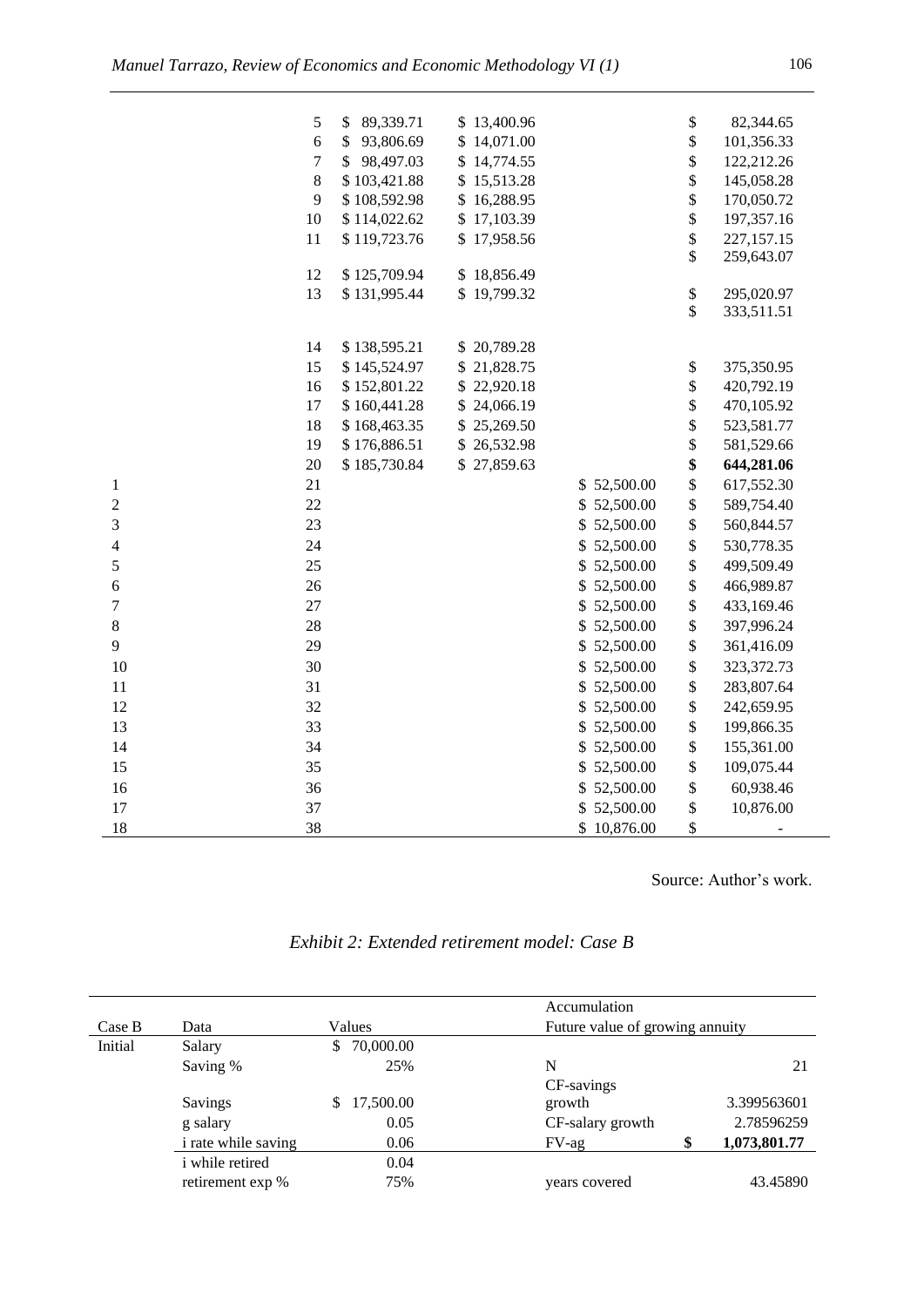retirement expense  $\frac{1}{2}$  \$ 52,500.00 Replacement salary should be larger than the interest received :  $\qquad$  \$ 42,952.07

Saving accumulated Time Period Salary from salary savings 0 \$ 70,000.00 \$ 17,500.00 \$ 17,500.00 1 \$ 73,500.00 \$ 18,375.00 \$ \$ 36,925.00 2 \$ 77,175.00 \$ 19,293.75 \$ 58,434.25 3 \$ 81,033.75 \$ 20,258.44 \$ 82,198.74 4 \$ 85,085.44 \$ 21,271.36 \$ 108,402.03 5 \$ 89,339.71 \$ 22,334.93 \$ 137,241.08 6 \$ 93,806.69 \$ 23,451.67 \$ 168,927.21 7 \$ 98,497.03 \$ 24,624.26 \$ 203,687.10 8 \$ 103,421.88 \$ 25,855.47 \$ 241,763.80 9 \$ 108,592.98 \$ 27,148.24 \$ 283,417.87 10 \$ 114,022.62 \$ 28,505.66 \$ 328,928.60 11 \$119,723.76 \$29,930.94 \$378,595.26 12 \$ 125,709.94 \$ 31,427.49 \$ 432,738.46 13 \$ 131,995.44 \$ 32,998.86 \$ 491,701.62 14 \$ 138,595.21 \$ 34,648.80 \$ 555,852.52 15 \$ 145,524.97 \$ 36,381.24 \$ 625,584.92 16 \$ 152,801.22 \$ 38,200.31 \$ 701,320.32 17 \$ 160,441.28 \$ 40,110.32 \$ 783,509.86 18 \$ 168,463.35 \$ 42,115.84 \$ 872,636.29 19 \$ 176,886.51 \$ 44,221.63 \$ 969,216.09 20 \$ 185,730.84 \$ 46,432.71 **\$ 1,073,801.77**  1 21 \$ 52,500.00 \$ 1,064,253.84 2 2 2 3 32500.00 \$ 1,054,323.99 3 23 \$ 52,500.00 \$ 1,043,996.95 4 24 \$ 52,500.00 \$ 1,033,256.83 5 25 \$ 52,500.00 \$ 1,022,087.10 6 26 \$ 52,500.00 \$ 1,010,470.59 7 27 \$ 52,500.00 \$ 998,389.41 8 28 28 52,500.00 \$ 985,824.99 9 29 \$ 52,500.00 \$ 972,757.99 **10 30 \$ 52,500.00 \$ 959,168.31 35 55 \$ 52,500.00 \$ 370,575.53**  36 56 \$ 52,500.00 \$ 332,898.55 37 57 \$ 52,500.00 \$ 293,714.50 38 58 \$ 52,500.00 \$ 252,963.08 39 59 59 \$ 52,500.00 \$ 210,581.60 40 60 60 \$ 52,500.00 \$ 166,504.86 41 61 61 \$ 52,500.00 \$ 120,665.06 42 62 \$ 52,500.00 \$ 72,991.66 43 63 63 \$ 52,500.00 \$ 23,411.33 64 \$ 23,411.33 \$

Source: Author's work.

In contrast, the household/individual in Case B saves 25% of salary earnings, which accumulate to \$1,073,801.77. These funds will cover 43 years of retirement, thanks to the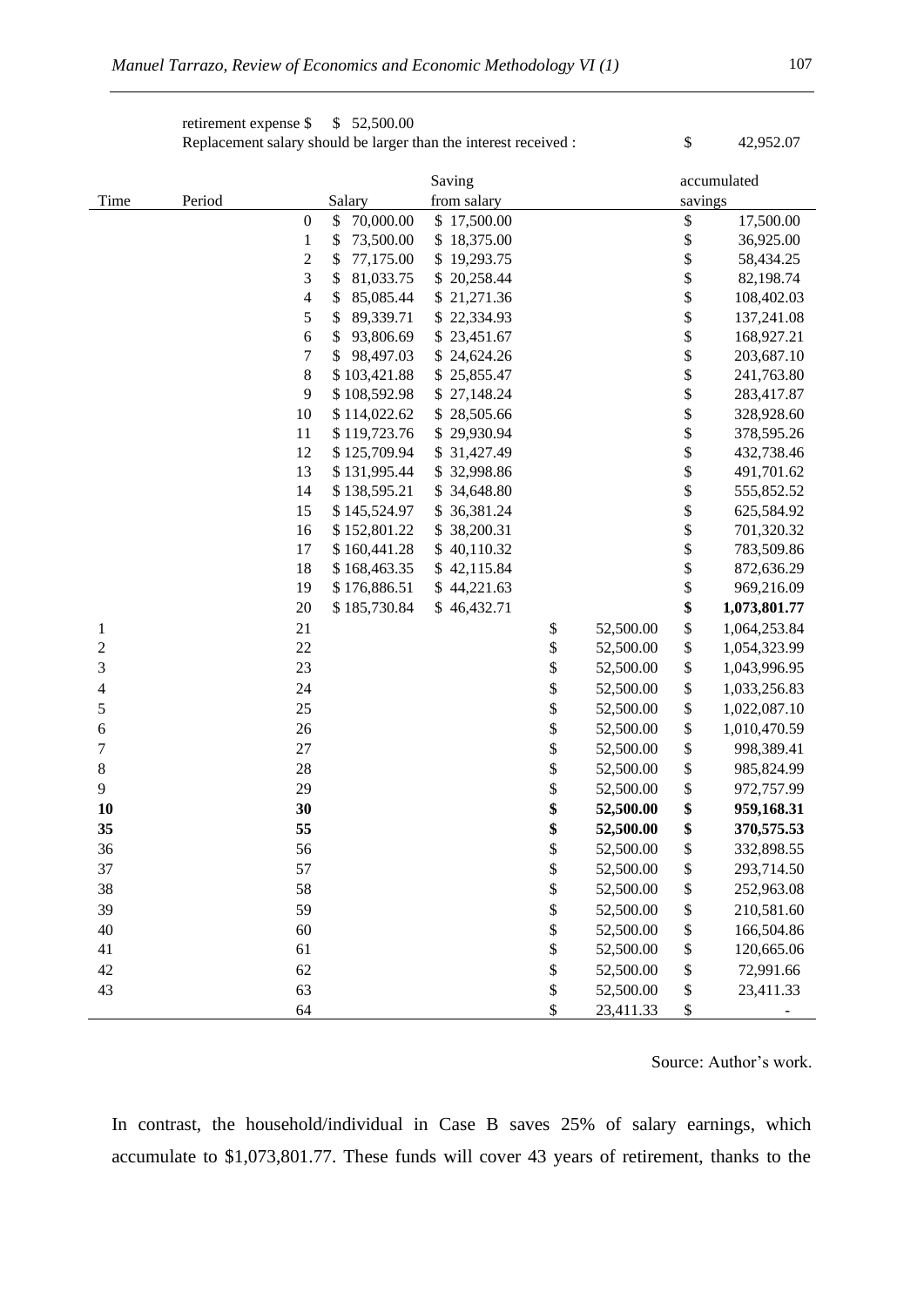power of the consumption-saving lever. Note: In Exhibit II, 15 rows have been hidden, between the 10th and 25th years, rows boldfaced, to be able to keep the table to one page.

The top right-hand side in each table shows two formulas that provide 1) the terminal value of the growing annuity and 2) the number of yeas the accumulated amount will last. The calculations should be performed both in extensive form and with formulas (closed-form: the formulas are not at all as complicated as they might have looked at first sight. For example, this is the expression for the terminal value of a growing annuity:

$$
FV = pmt1 * (CF - savings growth - CF - salary growth)/(i-g)
$$
 (5)

where CF means compounding factor pmt1 is the first payment=\$10,500 in Exhibit II, CFsavings growth=  $(1 + i)^M$ , and CF-salary growth= $(1 + g)^M$ , i=0.06, g=0.05.

With respect to the number of years covered, a suitable formula can be obtained from the equation (4) above:

$$
Years covered = \ln(n/(n-i))/\ln(1+i)
$$
 (6)

This equation provides the number of years as a function of the size of the liquid in the bathtub (\$644,281.06 in the Exhibit II) to two rates–the inflow (interest i) at 4% and the outflow (expenses, n)  $n = \frac{pmt}{pv} = $52,500/$644,281.06 = 8.15%$ . (Note:  $n > i$ ).

These formulas summarize and highlight the variables at play and the differences between Cases A and B. Case B has more initial liquidity and, while the inflow rate is the same in both cases, the leakage/outflow rate in Case A is almost twice as large as that in Case B.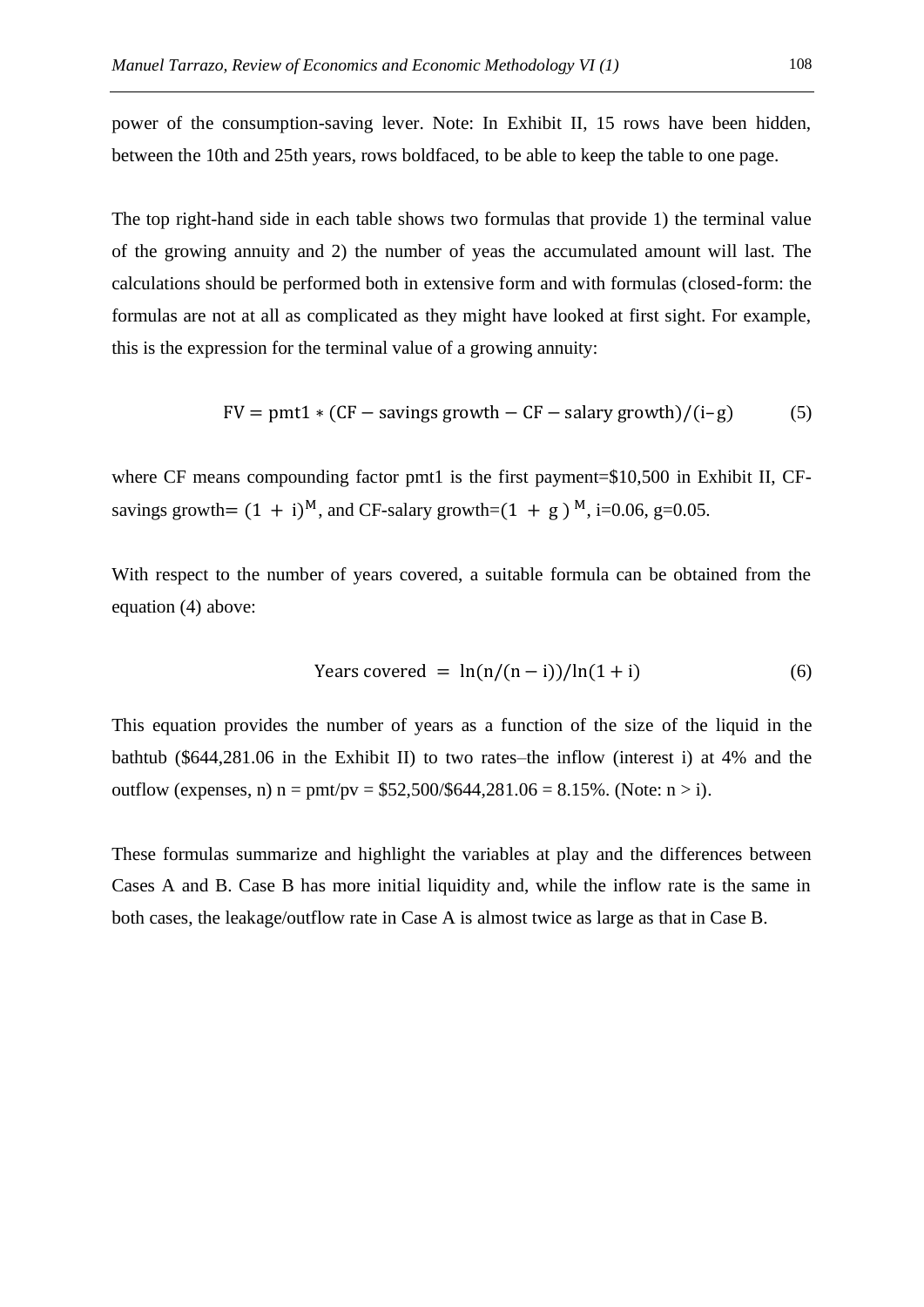| <b>Summary information</b>   | <b>Case A</b>         | <b>Case B</b>           |
|------------------------------|-----------------------|-------------------------|
| DV                           | \$644,281.06          | \$1,073,801.77          |
| rate $-$ inflows, i          | 4.00%                 | 4.00%                   |
| rate – outflows,             | 8.15%                 | 4.89%                   |
| $n = \text{pmt} / \text{pv}$ | \$52,500/\$644,281.06 | \$52,500/\$1,073,801.77 |
| pmt                          | \$52,500              | \$52,500                |
| years-covered                | 17.21                 | 43.45                   |

|  | Table 1: Summary information |  |
|--|------------------------------|--|

Source: Author's work.

With respect to the materials on the articles mentioned above. For the first article, the answer is no: it will not be easy at all for parents to be able to catch up if they wait until their kids leave the nest. In the second article, with that household/individual that is planning five years ahead of retirement, the author advises the individual better watch those remodeling expenses, on the basis of the concept, "Better to pay for it now while you're drawing a salary" (Finch, 2018).

## **V. Lund (2010) and the Literature and Practice of Retirement Planning**

Lund's text does not mention the literature on personal finance, and he does not compare his proposals to the advice and recommendations found in household financial planning practice. That is not what he needs to do to manage his life. As a Renaissance man, he finds his own remedies. Therefore, the best way to honor Lund's courage and self-assuredness would be for me to finish my technical note at this point as succinctly as possible – simply by adding a few sparse comments on the strengths of the material presented and the customary section with concluding remarks. In doing so, I would implicitly be addressing Lund's audience, who may or may not be interested in the intricacies of academic contributions, alternative planning tools, and the historical evolution of retirement. Reaching a wider audience, however, may work to everyone's advantage. For example, readers in this wider audience may include policy-makers and academic researchers in economics, finance, or other areas of endeavor and also attract the consideration of financial planning practitioners. It occurs to me that neither academia nor the profession has come to terms with the "counseling" component of the area referred to as "financial counseling and planning."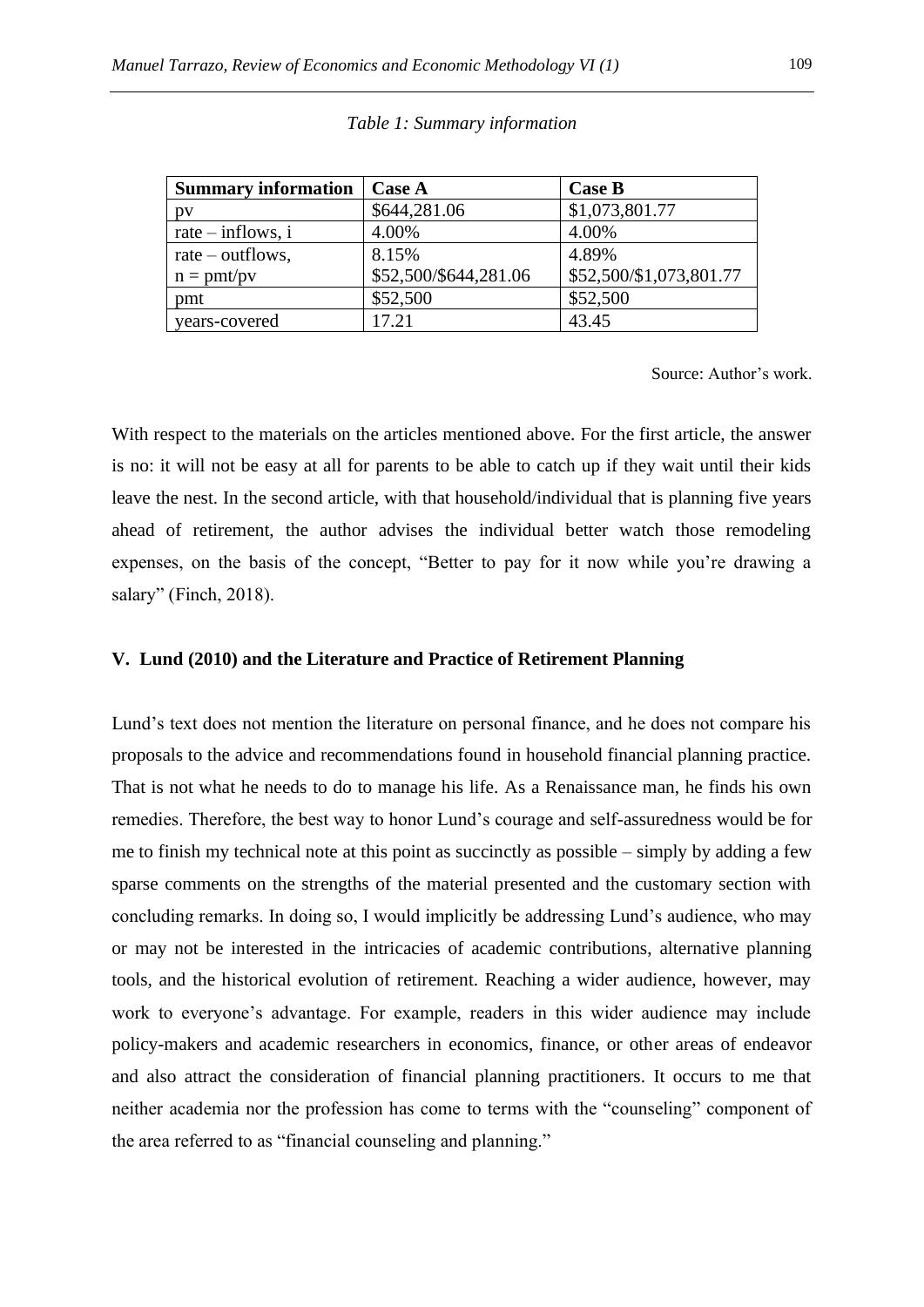Given the interdisciplinary nature of retirement planning and Lund's approach, it is good to keep in mind the difficulties in labeling and identifying the appropriate content to be examined. Lund's work about extreme early retirement is, in the end, about retirement. He initiates his search for solutions by self-examination, and then sets a framework of lifestyle and personal life-objectives and to-do's. He computes numerical targets using his sophisticated mathematical education, which we have shown to be identical to the set of formula known as "the time-value of money" in business and financial management courses. But there is no doubt he is responding to what society is offering to him. And this includes an economic system with a retirement component. Therefore, the concept of retirement and its associated processes is my first area of reference. What is referred to as retirement planning will be my second area of reference.

## **Retirement**

Lund is living within and assessing the retirement system in the Unites States of America. Like other systems in other countries, it offers a public component and a private component. The private component enjoys tax-preferential treatment – that is, allocations to private retirement accounts are not taxed when earned but when the funds are cashed out. Complementary individual retirement accounts and several options to save and invest funds for retirement are offered by the financial system (e.g., mutual funds) and the economy (e.g., real estate). Lund's plans are designed to accelerate financial independence without having to wait until the statutory retirement age (e.g., 67.5 years old for people born in the 1950s). He also prepares for financing a complicated issue: health care. Manu countries have dual private and public health care systems. In the USA, the main public component is known as Medicare. Coverage starts at 65 years-old. Group insurance through the workplace is the main supplier of health care before retirement. Private insurance can be prohibitively expensive, and hospital costs financially crippling for households. Limitations concerning "pre-existing medical conditions" restrict transferring insurance among carriers. Lund (2010) has a plan to maintain his heath care coverage. But it is critical to keep in mind that in the USA, as I write these lines, many people could not contemplate not being employed by a firm because they would not be able to afford the costs of paying for a private health care plan themselves.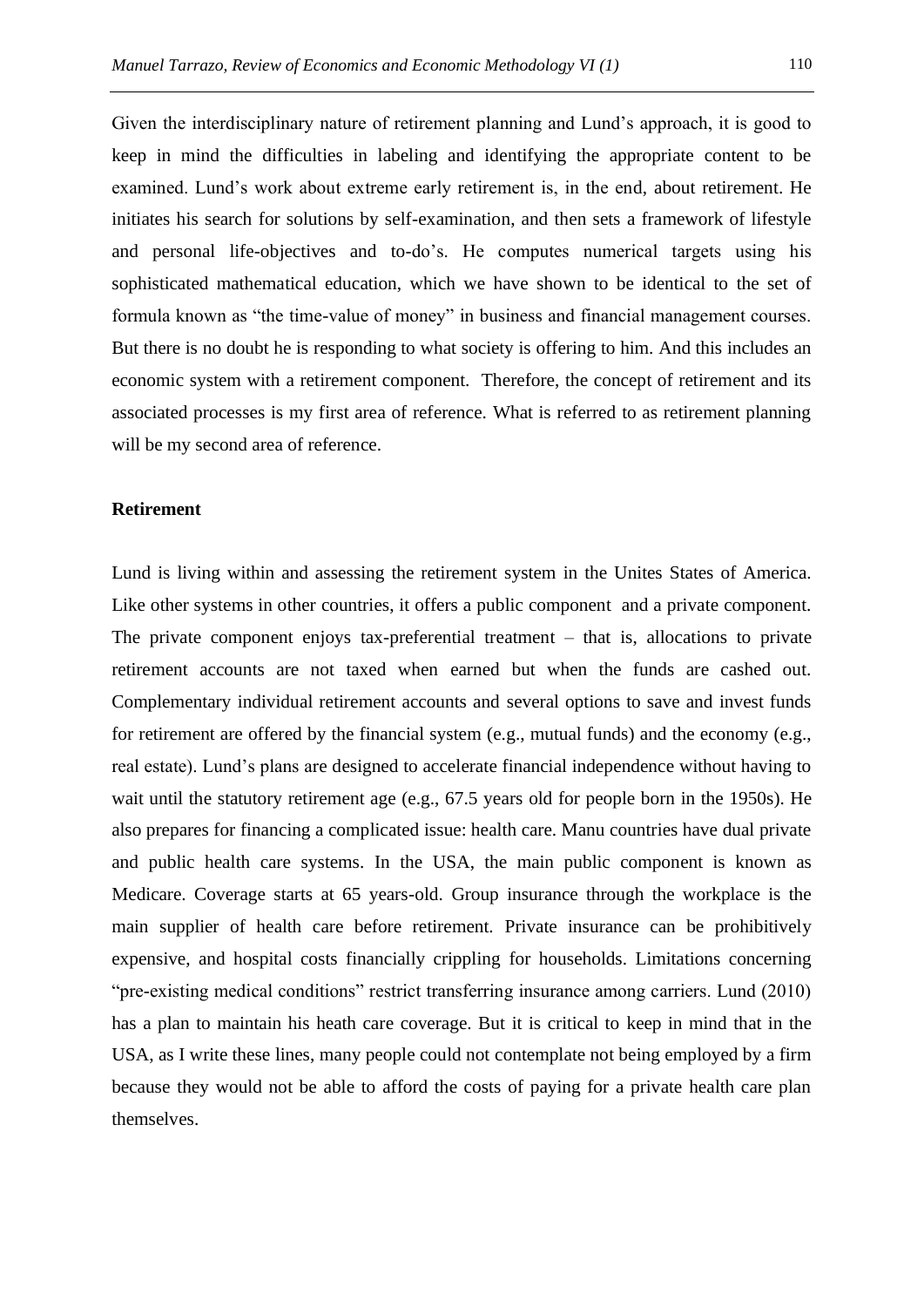The most distinctive characteristic of Lund's early retirement extreme (ERE) concept is the break from the conventional retirement planning setup. When reading Lund (2010), one could expect to find some implicit or explicit criticism of the specifics of retirement in his country, but no. Lund seems to be motivated only by a search for freedom. However, not to play and pay for the existing system is a very risky proposition. He could be in the public system as a self-employed individual, as an author for example.

It is very difficult to ascertain whether individuals may be attracted to Lund's ERE because they may not like the retirement plan in their country. Assessing the value of a country's retirement system is complicated. In fact, in simply trying to trace out the history of retirement, one has the feeling of seeing the topic everywhere and nowhere in particular. For example, Spiegel's masterly "The Growth of Economic Thought" does not contain the word "retirement" in its comprehensive index, but material related to retirement appears in almost every chapter. A very tight account of discussions implicitly or explicitly related to my present retirement concept and policies can be expressed with reference to some well-known authors and areas of inquiry:

Grouping 1. The development of government systems, from feudal monarchies to modern republics that include social protection systems. Religious influences as in the doctrines of the Fathers of the Church and medieval economic thought emphasizing charity. Development of professional associations (e.g., guilds) with mechanisms to help their members settle professionally and find shelter and some protection from misfortunes (wars, fires, health, and so on).

Grouping 2. Enlightenment concepts such as Rousseau's social contract, Locke's research on the relationship between property and liberty, Bentham's idea of social utility, and Adam Smith focus on advantages provided by a well-functioning economy.

Grouping 3. Marx's labor-based theory of value and social dialectics. Labor movements and communitarian initiatives (e.g., Proudhon's cooperatives, mutualism, communes, etc.). Jean Baptiste Say's emphasis on markets and market-provided solutions instead of government initiatives. John Stuart Mill's unification of Politics and Economics, with discussions of socialism and communism. Schumpeter's analysis of social value, capitalism, and democracy. Von Mises's analysis of the interaction between private decision and the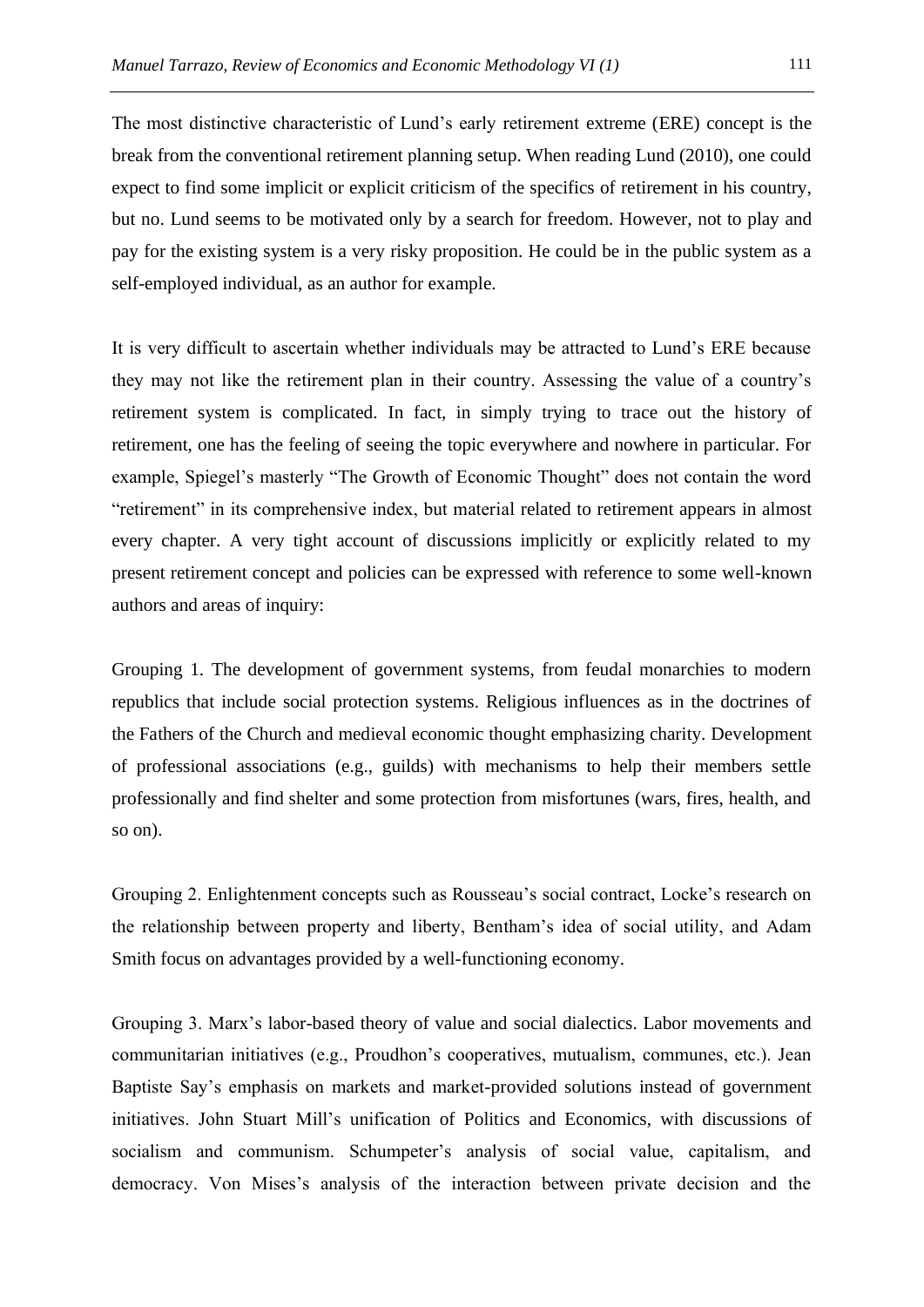economic context. Late 1880s implementation of social-oriented mechanisms using the modern concept of retirement by Chancellor Bismarck.

Grouping 4. John Maynard Keynes's focus on employment and government-led, consumption-strengthening crisis management, to be followed by added socioeconomic policies – e.g., Roosevelt's New Deal and the enactment of laws like the Social Security Administration (1935).

Grouping 5. Development of "economic security" concepts and economic theories advancing and framing the modern approaches to retirement, together with the corresponding tools for retirement planning.

The reader interested in the history of modern retirement policies is referred to Spiegel (1991), the presentation available at the Social Security Administration website, Wikipedia's brief History of Retirement entry, and the Georgetown University Law Center brief on the development of retirement in the USA.

The conclusions to be reached are, first, that public retirement systems, together with public health care systems, are major achievements in any civilization and culture. Public education, transportation, and help in securing food, water, and shelter come next. These supports presuppose very hard-to-reach levels of social efficiency and cultural sensitivity. And, second, without a doubt, anyone interested in pursuing Lund's plans is best advised to secure his/her access to the existing public retirement plan in his/her home country.

## **Retirement Planning Literature and Practice**

Retirement planning must be studied as a subset of Personal Finance, which is the current umbrella term under which are organized a variety of initiatives with incidence in household financial management over time. The main tributaries to this area are economics, policymaking and the law, and several areas within business management – notably finance, but also accounting and management science/decision-making. The discipline of Household Economics provided an early housing for personal finance courses and materials. Using some grouping and lists will save a considerable amount of space while preserving the richness of the topic.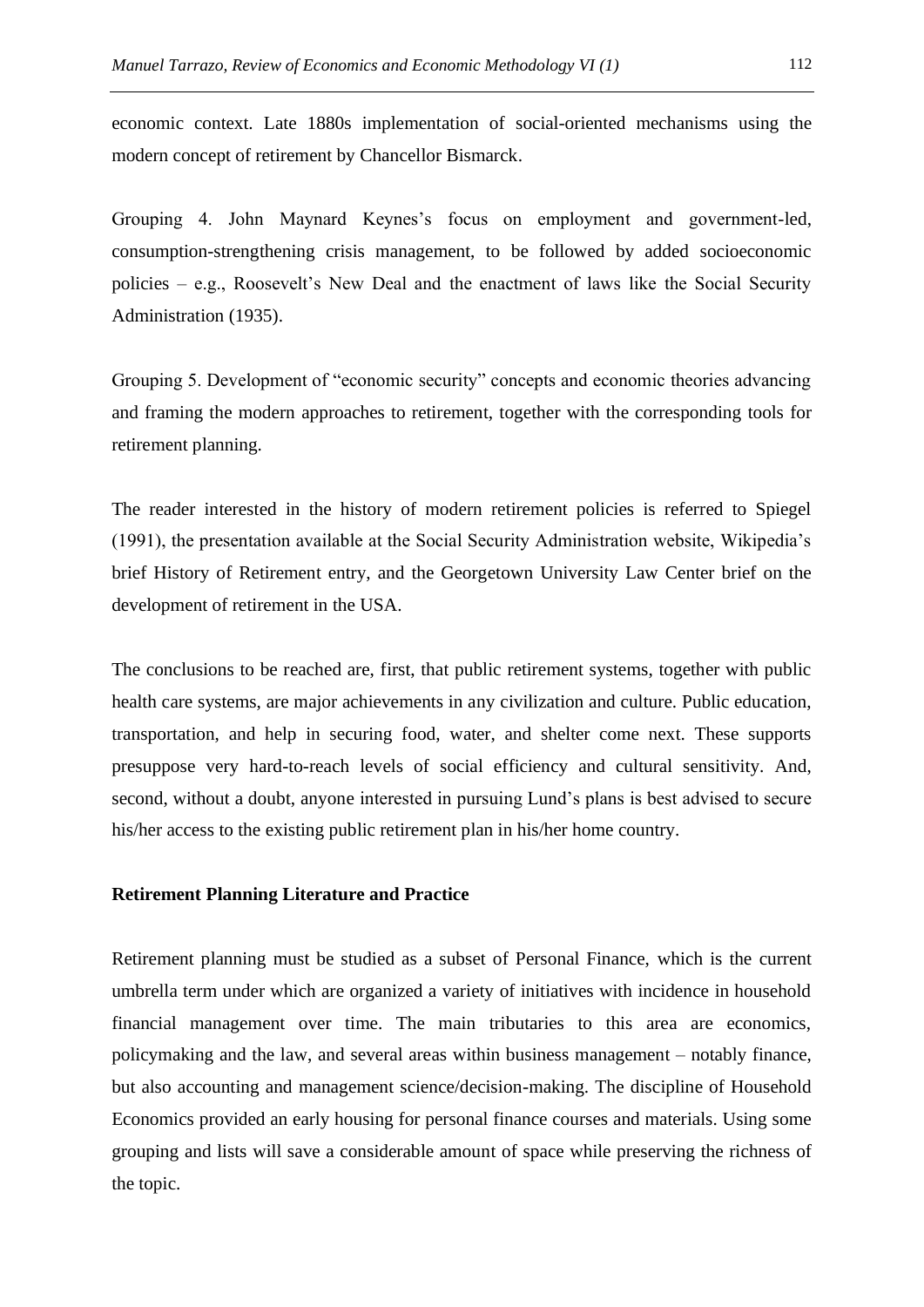- 1. Personal wealth Our modern concept of personal finance is predicated on the existence of a modicum of personal, individual or household wealth. This type of wealth was not seen until the fruition of the second wave of industrial revolution, which started in the late 1870s and brought consumer products (automobiles, recording technology, radio and television, department stores, etc.) and a diversity of firms and employment unseen up to 1900s and beyond. This trend intensified after World War II and lead to the concepts of the consumption society and "affluenza." That modicum of personal wealth also had other effects, such as the following: a) a struggle for households to belong to a certain class (known as "tenir son rang" in France), 2) a tendency to expend beyond needs into wants, and 3) a pressure to compare oneself to others (known as "keeping up with the Joneses" in the USA), with the paradoxical result of people experiencing what in French is known as a "malheur du bonheur" (feeling misery in relatively good times). Another novelty was identified by the French dramatist Jules Renard (1864-1910): "I finally know what distinguishes man from the other beasts: financial worries." These matters are important when learning about household financial planning, yet they receive little attention, at least explicitly. Berstein and Milza (2009) address the cultural aspects of the new individual household wealth in their analysis of the Belle Epoque in France. The American economist James Desenberry shows the importance of other people's consumption when testing his relative income hypothesis. The effects can explain much and appear rather discouraging: if each household's consumption is influence by others, it will tend to increase, setting a trend where relative good times will never seem to be enough. The readers is referred to Modigliani (1985), Mason (2000), and Dyvbig (1995) for further research on Duesenberry's hypothesis.
- 2. Modern retirement tools and concepts The bulk of our modern household financial planning concepts come from economic research into consumption and saving. It grounds consumption in the utility it provides consumers, who set yearly numbers based on their revenues and time-preferences. Friedman posits a relationship between the stable (transitory) levels of consumption to stable (transitory) levels of revenues ("permanent" versus "transitory"). Modigliani, Brumberg, and Ando address what is called the "life cycle" consumption hypothesis: Biology and societal customs determine different levels of consumption. Households, then, try to integrate different yearly revenues into more stable yearly consumption pattern throughout their lives, which results in the so-called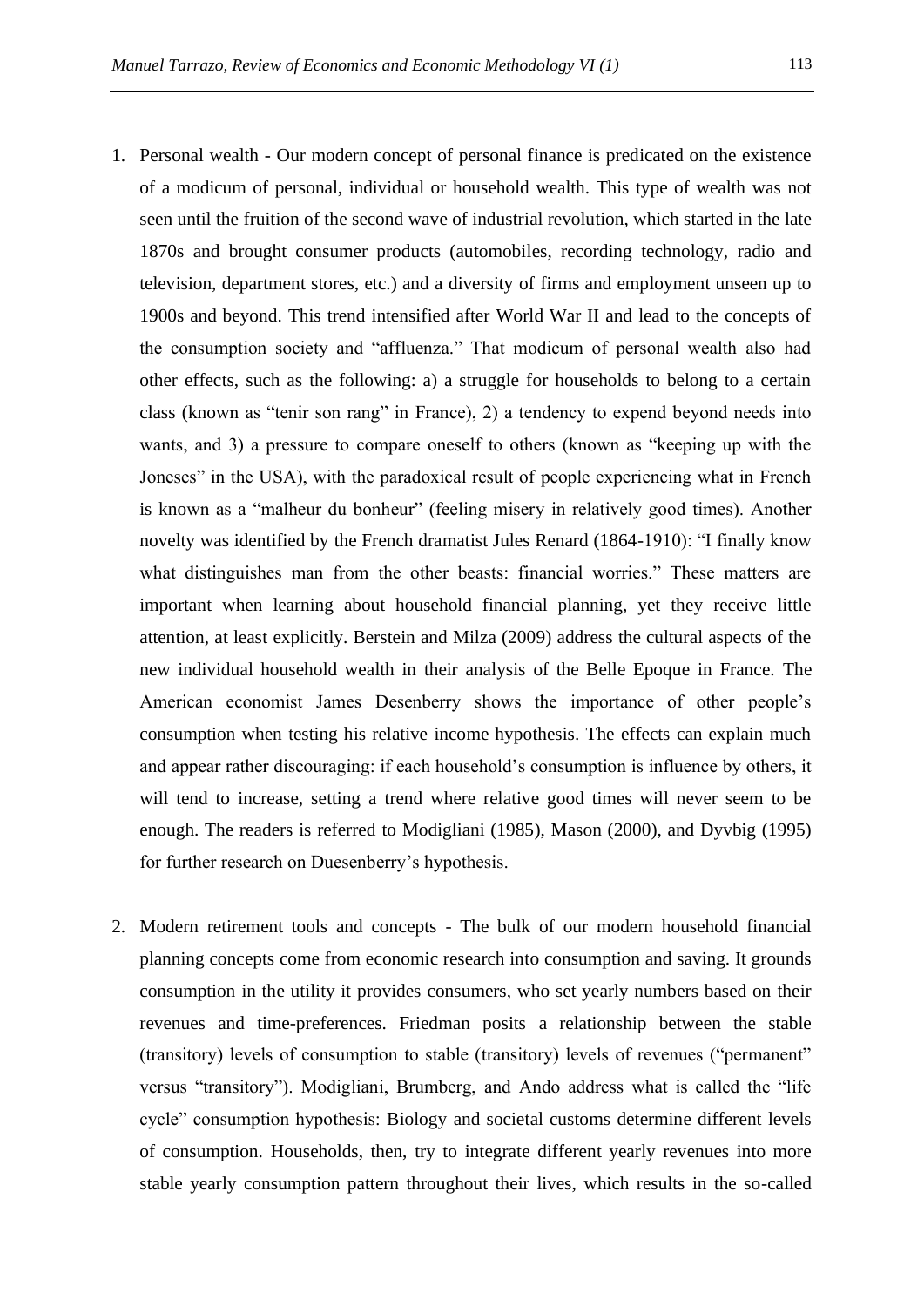consumption smoothing technique (see Modigliani, 1986). Baranzini (2005) identifies some limitation in the hypothesis, but Browning-Crossley (2001) notes that the hypothesis is flexible and robust enough to integrate many plausible patterns and behaviors. Kotlikoff (2008) and Kotlikoff et alia (2016, 1999) focus on consumption smoothing, which they present as the best financial and retirement planning technique available. Financial planning practitioners think otherwise.

3. Retirement planning practices - Kotlikoff (2008) and Kotlikoff et alia (2016, 1999) distinguish a traditional approach based on target setting from an economics approach based on consumption smoothing. However, what we see in the literature (academic and practitioner-oriented) and in household financial planning practice calls for a more nuanced classification.

Kotlikoff's traditional, target-setting approach is exemplified by the following example: A company sets up a retirement fund for an executive, who will retire in 12 years. The fund should finance annual expenses of \$43,500 for 20 years, if invested for 12 years earning an annual 6%. The company will fund the fund by investing a yearly sum in an account that provides an 8% rate of return. The calculation process is well known. First, calculate the value of the fund needed at retirement using the present value formula: PV=PMT\*ADF (6%, 20) =\$43,500\*11.4699=\$498,941.57. Second, calculate the yearly payment needed to accumulate such value 12 years hence: PMT=FV/ACF=\$498,941.57/18.9771=\$26,291.7346, where ADF and ACF stand for annuity discounting and annuity compounding facto, respectively. There is some sort of financial beauty in the two-term expression that solves the problem. The accomplishment is not minor, but it is achieved with excessive simplification.

What we see in the literature and practice is a far messier approach that runs on the traditional approach but loads it with additional considerations – social security revenues, taxes, changes in revenues, investment allocations and other detail. We can call this approach "needs at retirement plus funding," or simply "needs-based" for short. We can also refer to Kotlikoff as the "targeted approach," as it employs targets at each step for the way. This allows us to refer to Kotlikoff's economist approach as "consumption smoothing."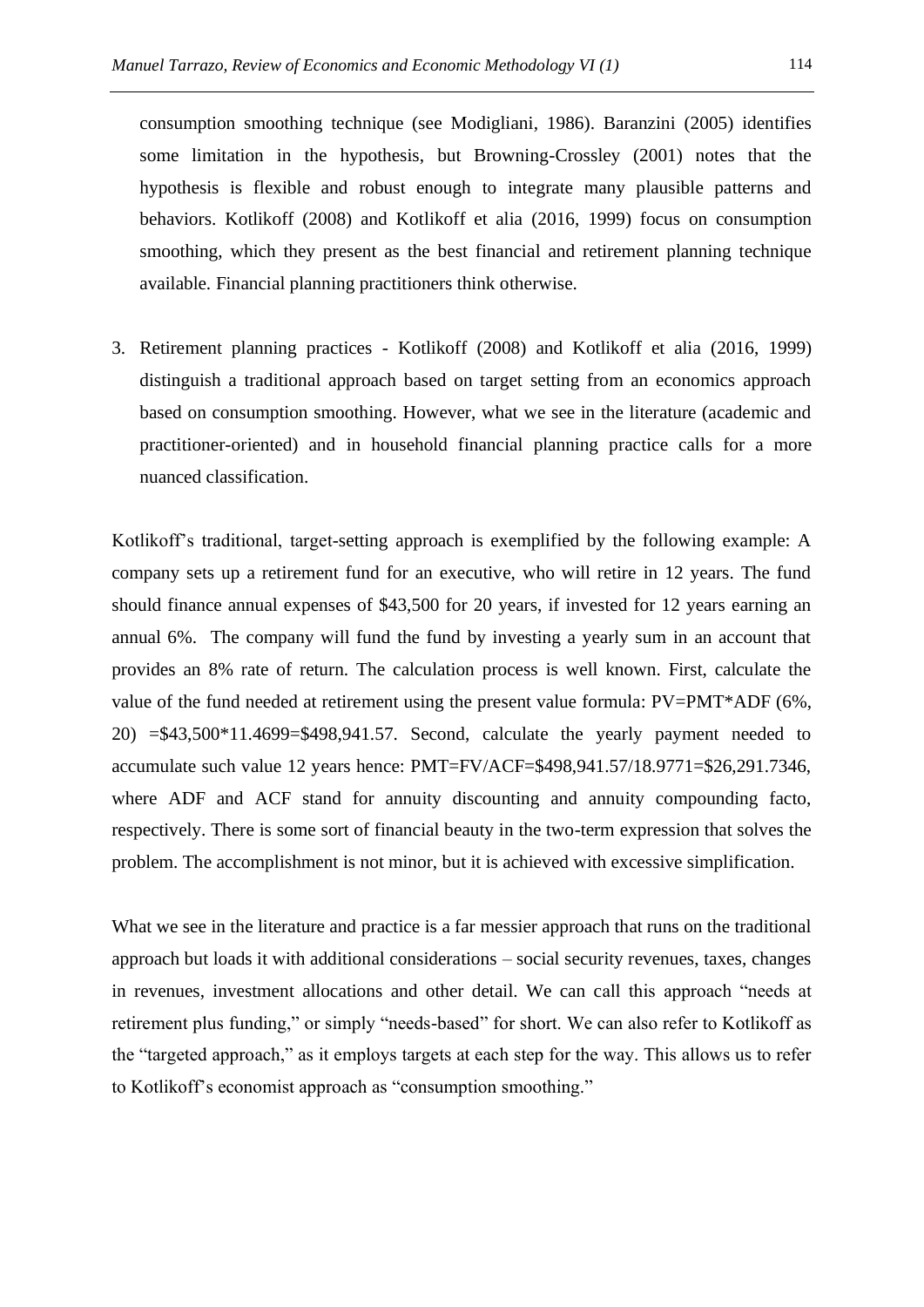



Source: Author's work.

Note that there is some overlap between "needs based" and "consumption smoothing," Both classifications still struggle with the complexity of the problem and do not include all financial innovation possibilities in the mix (Bodie, 2002).

For this review, I evaluated more than a dozen textbooks contemporary to Lund in both the Personal Finance and Investments categories including the following: Winger and Fraska (1999), Keown (2003), Gitman and Joehnk (2004), Garman and Xiao (1997), Kapoor et alia (2006), Bodie et alia (2008, 2011), Jones (2010), and Gitman and Joehnk (2010). All of them use the "needs at retirement plus investing targets" in their presentations of retirement planning. Kapoor et alia seems like the ideal textbook to accompany Lund (2010). Applied research also makes use of the "needs plus targets approach," see for example Munell et alia (2011), and consumption smoothing is less used. It is interesting that Excel-based formulations such as Fortin's (1997) may appear to be close to Lund's (2010), but upon further inspection, they are not. With respect to practitioners, the Certified Financial Planners Board of Standards (CFP Board, 2021) examination uses the needs-based plus target setting approach, and the examination for the certification materials is close to the traditional approach above (see for example Rattiner, 2007).

In sum, retirement planning is not a monolithic practice, and the area is still experiencing its formative years, characterized by considerable dissent, and is still struggling to incorporate certain forms of financial innovation (see Bodie, 2002, and Yeske, 2016). Industry certifications/designations do not help much, and the Financial Industry self-governing policy (FINRA) keeps track of more than 200 of such designations. The "planning" component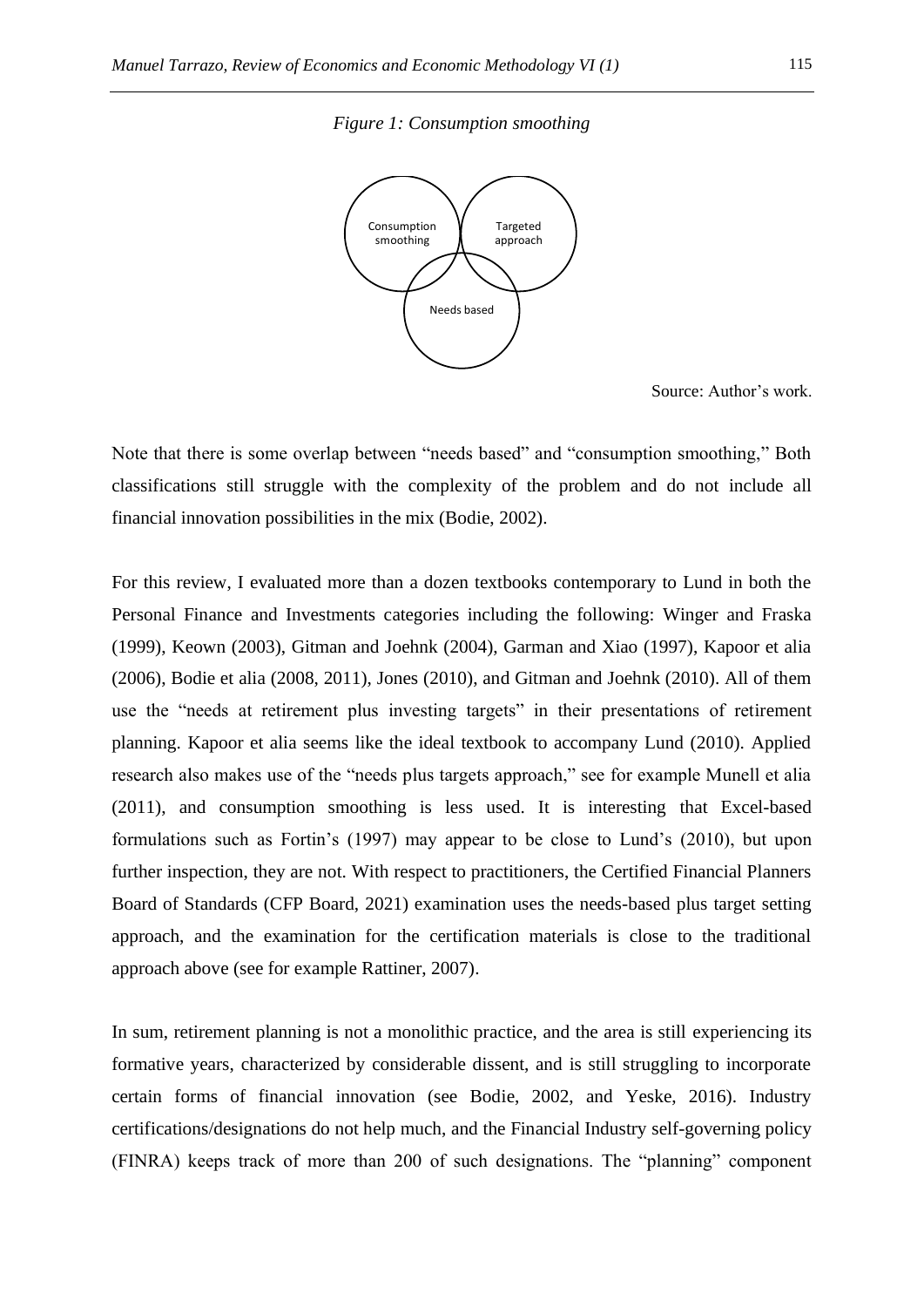represents an area in formation, as studied by Yeske (2010; more about this in the next section).

After reviewing Lund (2010) in the context of the literature and practice of retirement planning, I can now add further comments to my previous early critique.

## **VI. A Feasible Leap-Forward in Household Financial Planning Practice**

Lund (2010) makes four contributions to the academic and practitioner literature:

- 1. Considering and implementing opting out of the existing retirement system.
- 2. Forward-looking rather than working backwards.
- 3. Considering goods and services based on their value of use not their price.
- 4. Focusing on values rather than rates.

Lund passes with flying colors Kotlikoff's muster. Note, for example, how well Lund (2010) reflects one of the main concerns in the consumption-smoothing camp: Traditional financial planning and portfolio management tools tend to focus on the tradeoff between expected returns and risk at a point in time. While these traditional tools provide important investing insights, I demonstrate that a more holistic life-cycle financial planning framework can help form better spending, saving, and investment decisions and reduce living-standard risk through time. Investing and spending are not independent decisions. Spending too aggressively can be as risky, if not far riskier than investing aggressively, in determining one's future living standard," (Kotlikoff et alia, 2016, p. 1).

Lund's approach meets a "needs-based approach" in a most meticulously, customized manner, without making the mistake of trying to "keep up with the Joneses" or without reference to anyone, for that matter. In addition, Lund (2010) contains and implements what Yeske (2010) identifies as the categories found in the financial planning literature: quantitative tools, process-orientation, and interior (as in personal, individual preferencesvalues based) dimension.

The ideas and the approach in ERE can help improve retirement planning practice: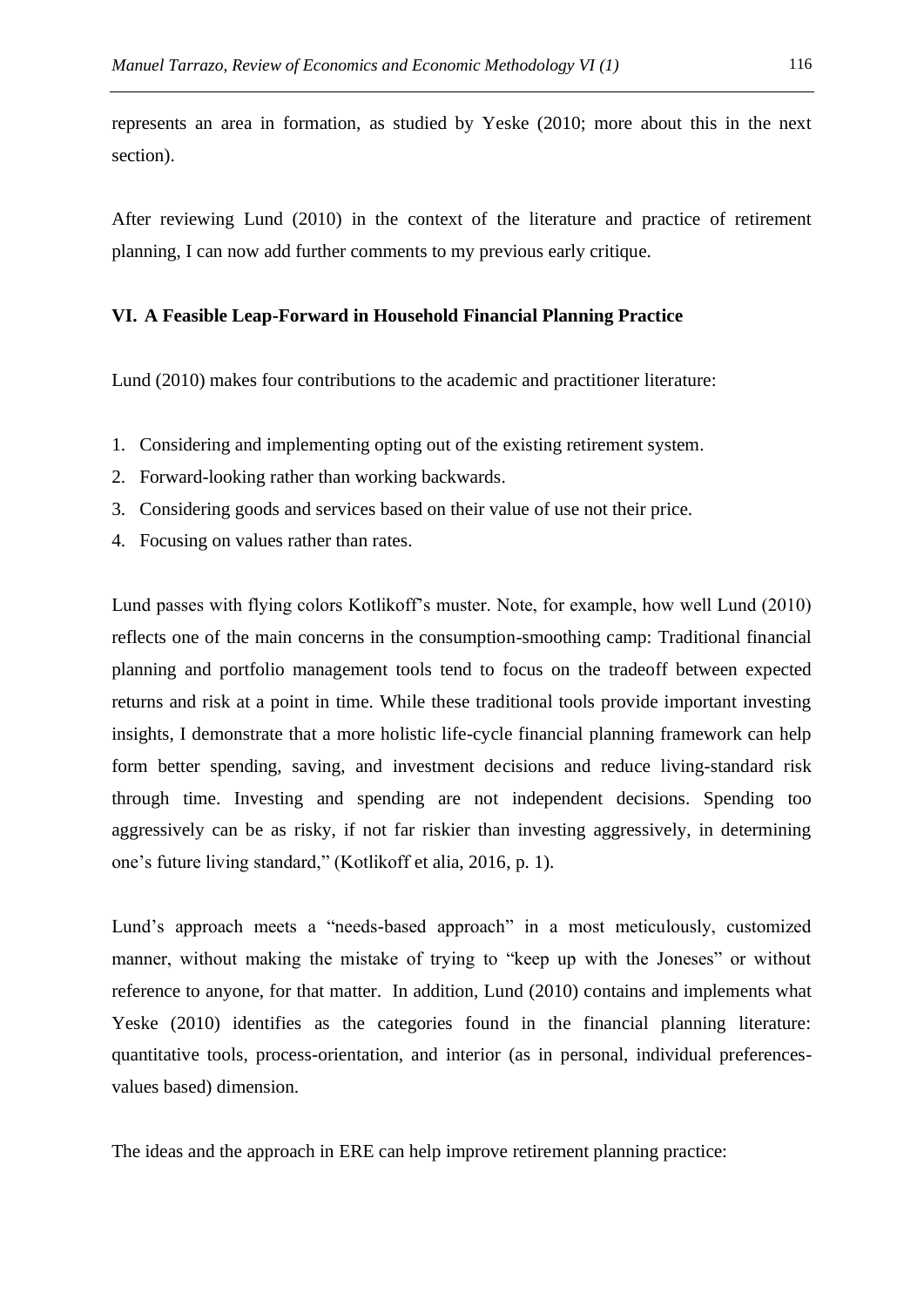- The material in ERE can enhance how retirement planning is presented in the media and provide much needed clarity. Without this clarity, households and individuals are at the mercy of a self-serving industry bent on selling products. Take, for example, what has happened to the concept of diversification and its use to maximize sales, as in Mackintosh's (2015) "Optimal Portfolio? Why you should try to buy everything."
- The approach and ideas in ERE also favor stability in setting one's household course in the most favorable line, rather than alternating least resistance lines with gyrations, as done when trying to benefit from economic cycles and downturns. Stressing dollars and costs saving should also be very beneficial in an industry that, to this day, drags its feet about revealing the costs it charges to its clients, despite continuous regulatory efforts (see Fuller, 2017).
- Finance and rates of return seem to enjoy some kind of mystique that may negatively affect financial planning. We need every tool and ways to clarify the conditions in which rates of return are most useful.
- It seems including early retirement scenarios with traditional ones is helpful for considering situations in practice that, rather than being extreme, are sadly very common (not having funds ready for retirement when retirement comes closer and closer). Even those who seem to both be responsible and have tried in the matter can have very nasty experiences. This was the case for an about-to-retire couple who lost a significant amount of funds (\$78,000) after investing them in a "pension advance" firm, on advice from their financial adviser. Imagine also the trouble of those obtaining pension advances; not only do they not have enough funds in the present, but they are depleting their only future source of income (Eaglesham, 2018).

The ideas in ERE are compatible with commonly used materials on household financial planning and personal finance. In fact, some key pieces seem to fall into the right place in the puzzle when viewed through the early retirement lens:

• The ERE approach operationalizes the concept of life-cycle financial planning, which can be applied not only to complete lives but also to key segments. An interesting modern take on the use of the life-cycle hypothesis can be found in Kotlikoff (2007).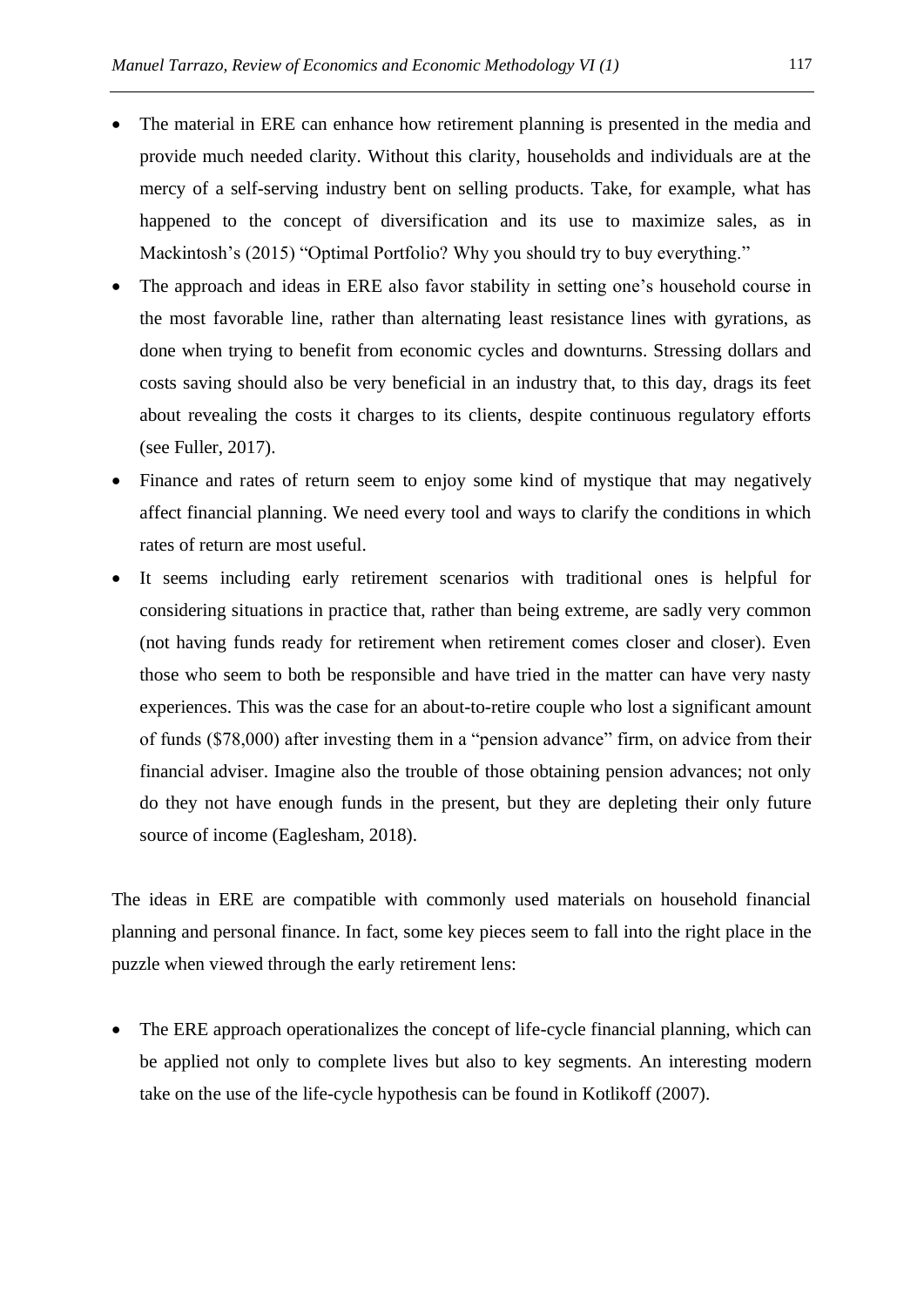- The emphasis on dividing expenses into necessary and discretionary has occupied many economists in the context of demand theory. Tarrazo (2008) shows how to implement the idea in financial planning, using linear expenditure functions.
- The conventional approach to risk focuses on variability of returns and on the characteristics of the investment vehicle. In contrast, in practice for retirement planners, risk is related to cash flows, their own characteristics, and – above all – not being able to make incoming payments due. See Huxley and Tarrazo (2013) and references therein to the work of Smidt (1978) and especially Jeffrey (1984).
- The ERE approach, especially when extended as done in the Exhibits II and III, highlights the role of liquidity and cash flows in retirement planning, the importance of which has been noted by Warschauer and Guerin (1987), among others.
- The extended ERE approach is fully compatible with practical, comprehensive financial planning models such as, for example, that presented in Chieffe and Rakes (1999).
- The extended ERE approach is also consistent with modern approaches to asset allocation, which emphasize dedication (e.g., preparing some cash and fixed income investment cash flows to necessary and predictable expenses. See Huxley and Burns (2005) and Huxley and Tarrazo (2013). The traditional approach to asset allocation splits holdings between stocks and bond funds, without regard to cash flows.

Finally, the extended ERE approach prepares for and is well suited to managing some changes taking place:

- It clarifies the key role of equity (and human capital) in securing financial independence.
- It helps its users to a possible future emphasizing earning revenues from multiple sources, in different ways. This possibility is sometimes mentioned in connection with the "gig" economy, and that is what brought Lund's work to my mind.
- Lund's approach may find its best reception in those interested in minimalist living for different reasons (simplifying their lives, gaining independence, contributing to sustainability efforts, etc.). See, for example, Schor's progression from overworking (1984), to overspending (1999), to creating a time-rich, ecologically right, and high satisfaction economy (2010).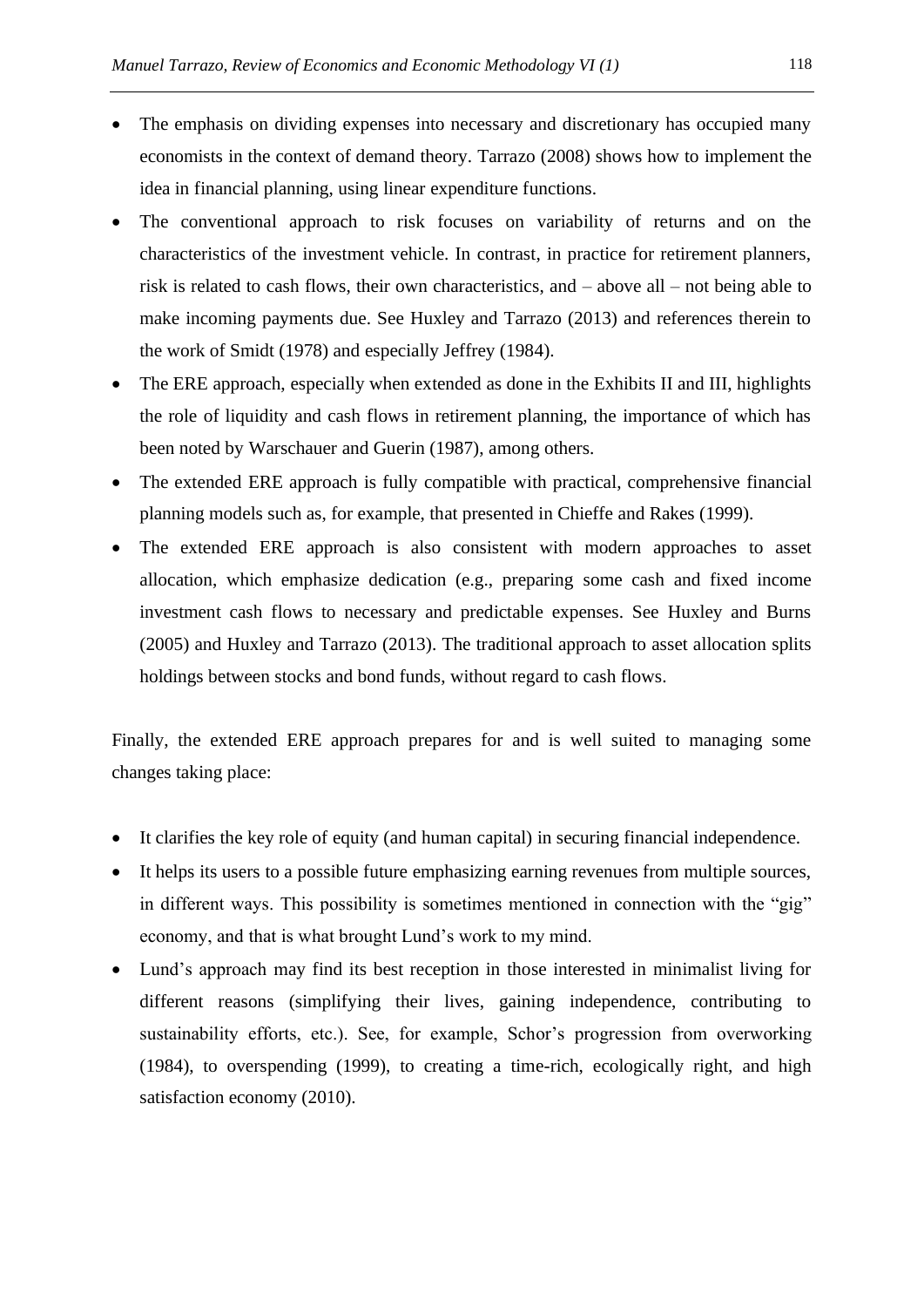#### **VII. Concluding Comments**

I may have lingering thoughts concerning the feasibility of Lund's early retirement plans and the effects they might have on other people in the household, not to mention about issues related to economic luck, societal pressures, and government's burdens. Still, there is much to consider in Lund's brave new world and much that can potentially help us, at the very least, some encouragement to face "the system" and come up with our own answers, in general. It offers encouragement to search, and count, and learn how to do the math, and plan at the specific level. This makes Lund's text a recommendable, useful contribution to modern, household financial planning. In addition, it could be useful to people with different backgrounds and lifestyles, and might help financial practitioners have more direct and productive conversations with their clients, especially those that need to prepare more seriously. We have seen Lund's approach is compatible with major financial planning concepts, and it may help in some coming situations (the "gig economy" thing).

At some point at the beginning of his book, Lund notes, "Financial independence and extreme early retirement are still for the explorers and the pioneers of a new lifestyle" (p. 8). He not only writes that "it is possible to retire and live on invested savings after just five years of full-time work" (p. 5), but explains how he did so in the Epilogue of the book. For many of us, the escape time may take much longer, but the learning involved is likely to make the wait worth our while. This brings Nietzsche's prefatory quote to mind – let's hope we do not wait to get started, and trust we will be able to find our answers and chart our way. After all, we only live once and there are people counting on us.

## **References**

- *About The Exam - Certified Financial Planners Board of Standards (CFP Board)*. (2022). Retrieved from https://www.cfp.net/get-certified/certification-process/examrequirement/about-the-cfp-exam.
- Baranzini, M. (2005). Modigliani's life-cycle theory of savings fifty years later. Banca Nazionale del Lavoro Quarterly Review, 58(233-234), 109-172.
- Berstein, S., & Milza, P. (2009). *Histoire de la France au Xxe Siècle - Vol I. 1900-1930*. Perrin.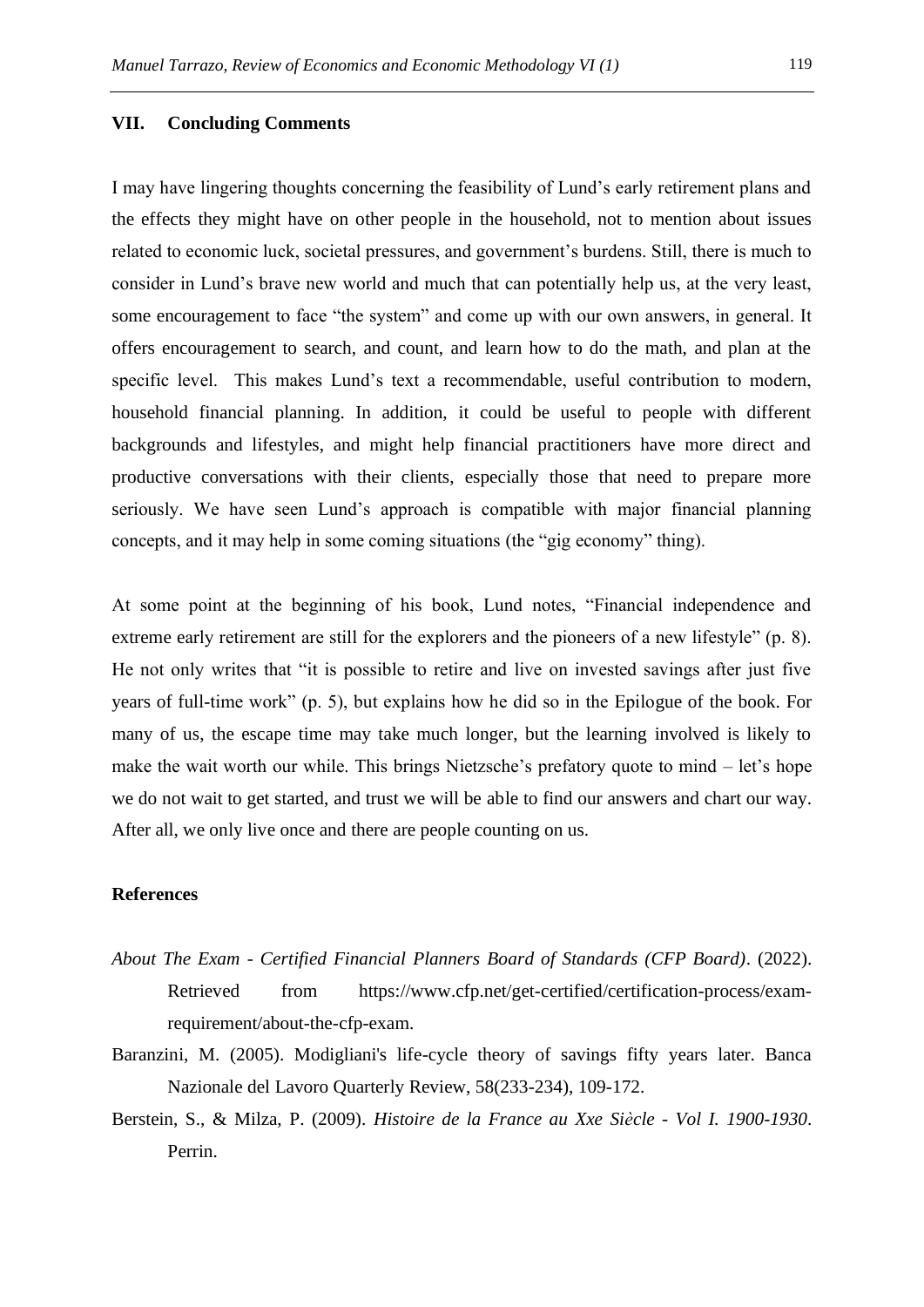- Bodie, Z. (2002). Life-cycle Finance in Theory and in Practice. Boston University School of Management Working Paper No. 2002-02. https://doi.org/10.2139/ssrn.313619.
- Bodie, Z., Kane, A., and Marcus, A. (2008). Essentials of Investments. McGraw Hill Irwin, New York.
- Bodie, Z., Kane, A., and Marcus, A. (2011). Essentials of Investments. McGraw Hill Irwin, New York.
- Browning, M., & Crossley, T. F. (2001). The life-cycle model of consumption and saving. *Journal of Economic Perspectives*, *15*(3), 3–22. https://doi.org/10.1257/jep.15.3.3.
- Campbell, J. (2008). *The hero with a thousand faces*. New World Library. Novato, California, USA.
- Chieffe, N., & Rakes, G. (1999). An integrated model for Financial Planning. *Financial Services Review*, *8*(4), 261–268. https://doi.org/10.1016/s1057-0810(00)00044-5.
- Dybvig, P. H. (1995). Dusenberry's ratcheting of consumption: Optimal dynamic consumption and investment given intolerance for any decline in standard of living. *The Review of Economic Studies*. *62*(2). 287–313. https://doi.org/10.2307/2297806.
- Eaglesham, J. (2018). Private Pension Wipes Out Investors. The Wall Street Journal. B1.
- Fortin, R. (1997). Retirement planning mathematics. Journal of Financial Education, Vo. 23. 73-80.
- Fuller, A. (2017). What's my investment fee? A frustrating quest. The Wall Street Journal. R1.
- Garman, E., and Xiao, J. (1997). The Mathematics of Personal Finance: Using Calculators and Computers. Dame Publications. Houston, Texas.
- Gitman, L., and Joehnk, L. (2004) Personal Financial Planning. 10th (tenth) Edition Cengage Learning. Boston, Massachusetts, USA.
- Gitman, L., and Joehnk, L.  $(2008)$ . Fundamentals of Investing.  $10<sup>th</sup>$  ed. Pearson Ed. Inc., Boston, MA.
- Huxley, S, and Tarrazo, M. (2013). Direct Investing in Bonds during Retirement. *Journal of Personal Finance.*12(1). 99-134.
- Huxley, S. J., & Burns, J. B. (2005). *Asset Dedication: How to Grow Wealthy With the Next Generation of Asset Allocation*. McGraw-Hill. New York.
- Jeffrey, R. (1984). A New Paradigm for Portfolio Risk. The Journal of Portfolio Management. 1(1). 33-40.
- Jones, C. (2010). Investments: Analysis and Management. Wiley, Hoboken, New Jersey.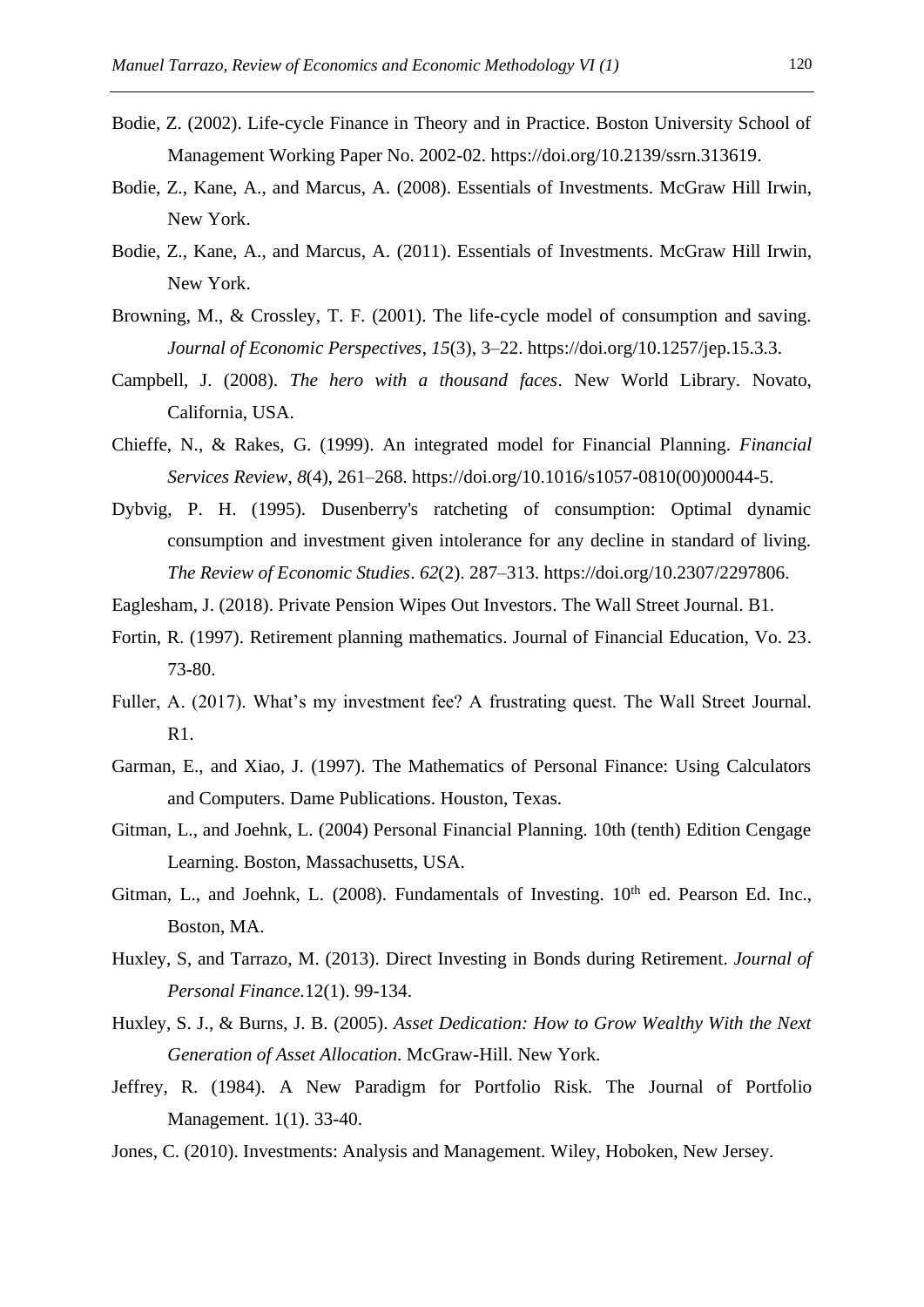- Kapoor, J., Dlabay, L., and Hughes, J. (2006). Focus on Personal Finance. Mcgraw-Hill/Irwin Series I Finance, Insurance, and Real Estate), New York.
- Keown, Arthur J. (2004). Personal Finance Update and Workbook Package. 3<sup>rd</sup> ed. Prentice Hall. Upper Saddle River, New Jersey.
- Kotlikoff, L. (2007) Economics Approach to Financial Planning. https://kotlikoff.net/wpcontent/uploads/2019/04/Economics-Approach-to-Fin-Planning-JFP11-08-07-posted-Jan-3-2008.pdf.
- Kotlikoff, L. (2019) "Economics Approach to Financial Planning." Available at: https://kotlikoff.net/wp-content/uploads/2019/04/Economics-Approach-to-Fin-Planning-JFP11-08-07-posted-Jan-3-2008.pdf (Last accessed: April 24, 2022.)
- Kotlikoff, L., Bergeron, A., Fairfield, W., Mattina, T., and Seychuk, A. (2019) "Rethinking Portfolio Analysis: Living Standard Risk and Reward Over the Life Cycle." Available at: https://kotlikoff.net/wp-content/uploads/2019/04/Rethinking-Portfolio-Analysis.pdf.
- Kotlikoff, L., Gokhale, J., and Warshawsky, M. (1999). Comparing the Economic and Conventional Approaches to Financial Planning. National Bureau of Economic Research, Working Paper 7321. Available at: http://www.nber.org/papers/w7321.
- Lund Fisker, J. (2010). Early Retirement Extreme: A Philosophical and practical guide to financial independence. CreateSpace Independent Publishing Platform, 1st edition.
- Mackintosh, J. (2016). Optimal Portfolio? Why you should buy everything. The Wall Street Journal. C2.
- Mason. R. (2000). The Social Significance of Consumption: James Duesenberry's Contribution to Consumer Theory. Journal of Economic Issues 34(3):553-572.
- Modigliani, F. (1986). Life Cycle, Individual Thrift, and the Wealth of Nations. The American Economic Review. 76(3). 297-313.
- Munnell, A., Golub-Sass, and Webb, A. (2011). How Much To Save For a Secure Retirement. Center for Retirement Research at Boston College. Number 11-13, 1-11. Available at: https://crr.bc.edu/briefs/how-much-to-save-for-a-secure-retirement/.
- Nietzsche, F. (1996). The Wanderer and his Shadow. Human, All Too Human. Cambridge University Press.
- Rattiner, J. (2007). Review for the CFP(R) Certification Examination, Fast Track Study Guide. 1st Edition. Wiley. Hoboken, New Jersey.
- Schor, J. (1993). The Overworked American: The Unexpected Decline of Leisure. Basic Books.